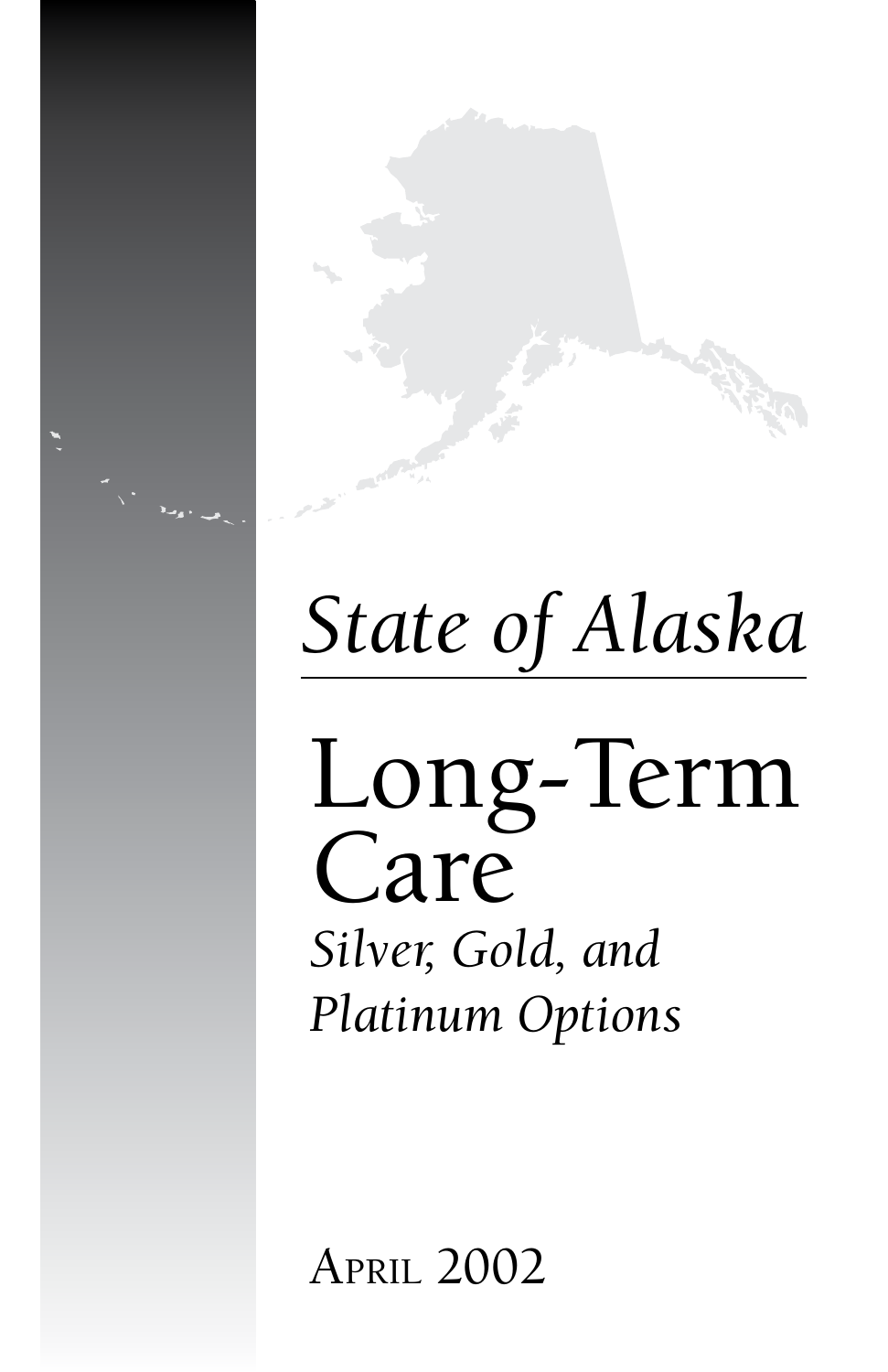#### **AlaskaCare Claims Administrator**

**CHCS Services, Inc.** P.O. Box 13431 Pensacola,FL 32591-3431

Customer Service .....................(888) 287-7116

Fax...........................................(866) 383-5821

#### **AlaskaCare Plan Administrator**

#### **State of Alaska Division of Retirement and Benefits**

Member Benefits P.O. Box 110203 Juneau, AK 99811-0203

| TDD for hearing impaired  (907) 465-2805 |  |
|------------------------------------------|--|

*The Alaska Department of Administration complies with Title II of the 1990 Americans with Disabilities Act (ADA). This publication is available in alternative communication formats upon request. To make necessary arrangements, contact the ADA Coordinator for the Division of Retirement and Benefits at (907) 465-4460 or contact the TDD for the hearing impaired at (907) 465-2805.*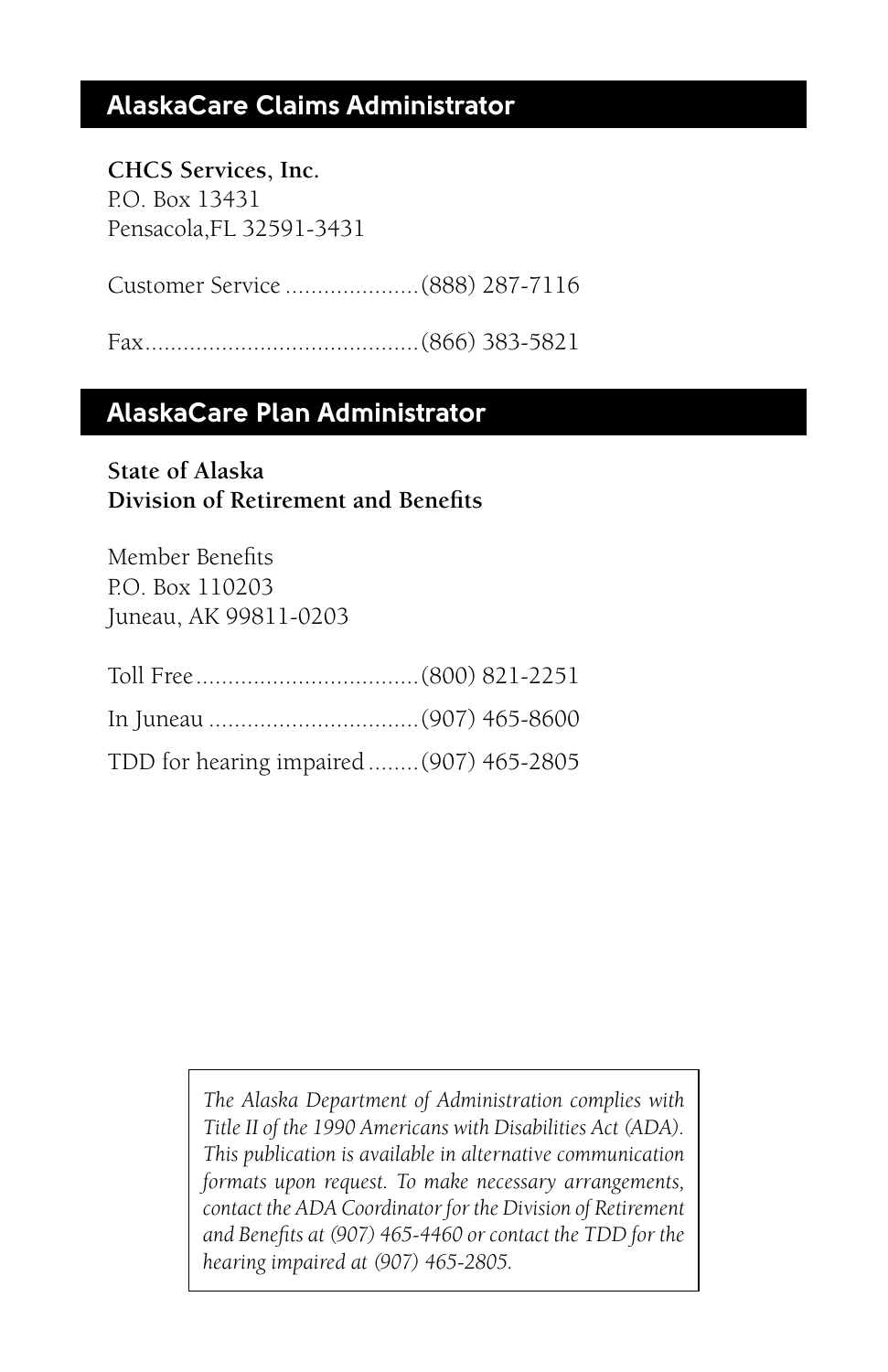# **LONG-TERM CARE PLAN** *Silver, Gold, and Platinum Options*

These options are available only to benefit recipients who retire after December 31, 1999, or those who applied for and were approved for coverage during the enrollment period in 2000.

# **INTRODUCTION**

The State of Alaska is pleased to offer this voluntary Long-Term Care (LTC) Plan for benefit recipients and their spouses. The options available under this LTC Plan provide a range of health and social services for people who suffer a severe cognitive impairment or, because of a chronic condition, need help with the basic activities of daily living. There are three options available. These benefits may change from time to time. You should ensure that you have the current booklet by contacting the Division.

This Plan may not cover all costs associated with long-term care you may incur. You should carefully review all policy limitations.

# **TAX QUALIFICATION**

This Plan is intended to be a qualified long-term care plan under section 7702(B) of the Internal Revenue Code of 1986 as amended. All terms and conditions for this Plan are intended to and shall be interpreted consistent with all legal requirements of a qualified longterm care plan as that term is defined by that IRS code section.

The Division retains the right to change the terms and conditions of this Plan when necessary to maintain the Plan as a qualified long-term care plan under the IRS code. If changes are made to the Plan, written notice of any changes will be provided to members as soon as possible.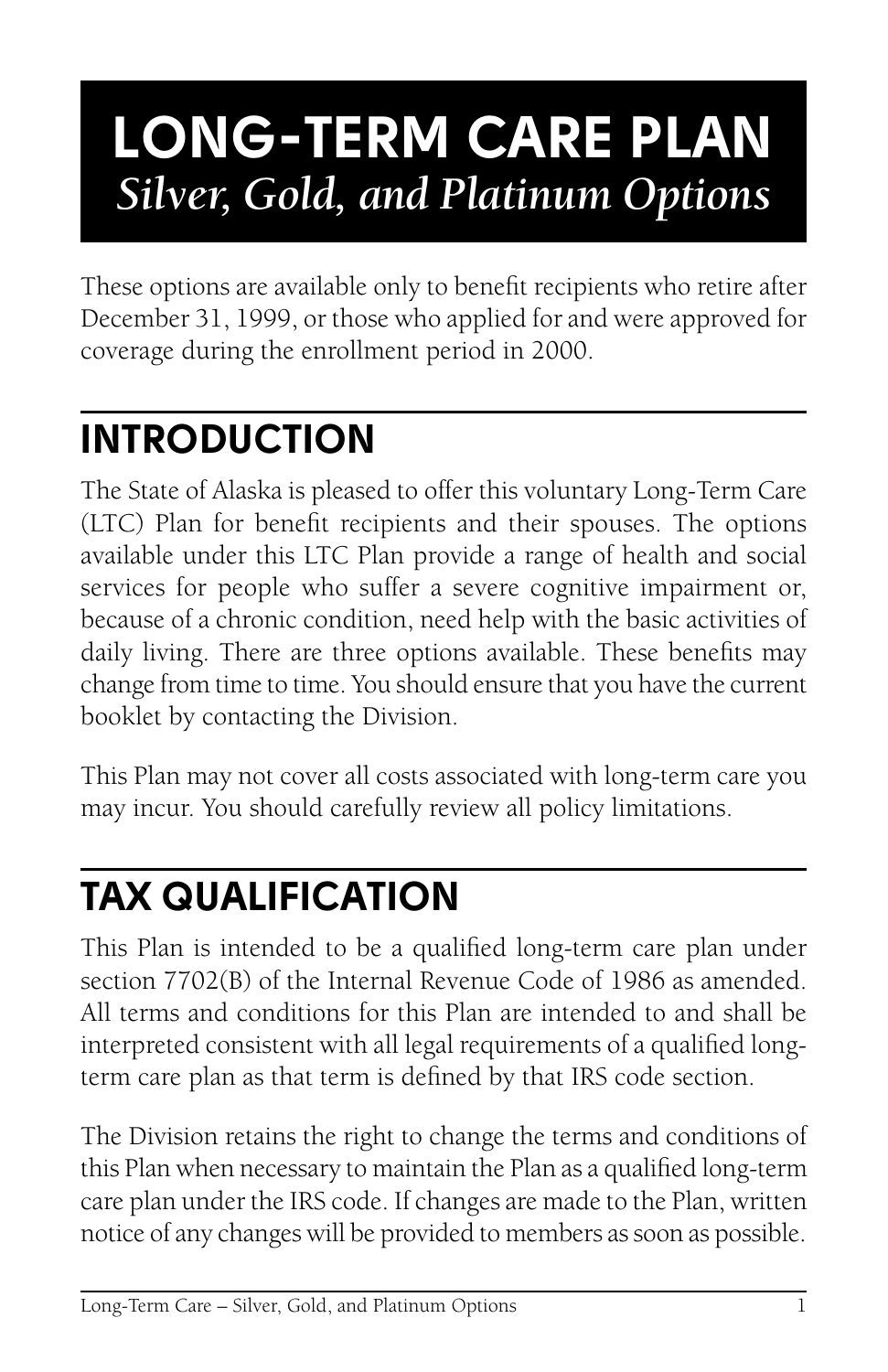# **WHO MAY BE COVERED**

#### **Benefit Recipients**

People receiving a benefit from the Public Employees', Teachers', Judicial, or Elected Public Officers' Retirement Systems (excluding alternate payees under a Qualified Domestic Relations Order).

### **Dependents**

You may elect to cover your spouse if you elect coverage for yourself. You may be legally separated but not divorced.

Spouses of benefit recipients who lose coverage because of death or divorce may elect coverage for themselves only. No coverage may be elected for a new spouse if you remarry.

You may be covered by only one State of Alaska LTC Plan at a time. If you are covered by your own LTC Plan, your spouse have LTC coverage for you under their retirement benefit. If you are covered under your spouse's LTC Plan, notify the Division when you retire so the LTC coverage can be moved to your own retirement benefit or terminated if you elect a new option.

### **PREMIUMS**

### **Payment**

Premiums are based on your or your spouse's age at the time coverage begins. You pay the premiums for this coverage through deductions from your monthly retirement check. If you select joint coverage, premiums will be deducted for you and your spouse.

### **Waiver of Premium**

Once the claims administrator begins to make benefit payments under this LTC Plan, you will not need to pay LTC premiums for that person during that benefit period (see page 11). Premium payments will resume on the first of the month following the end of that benefit period.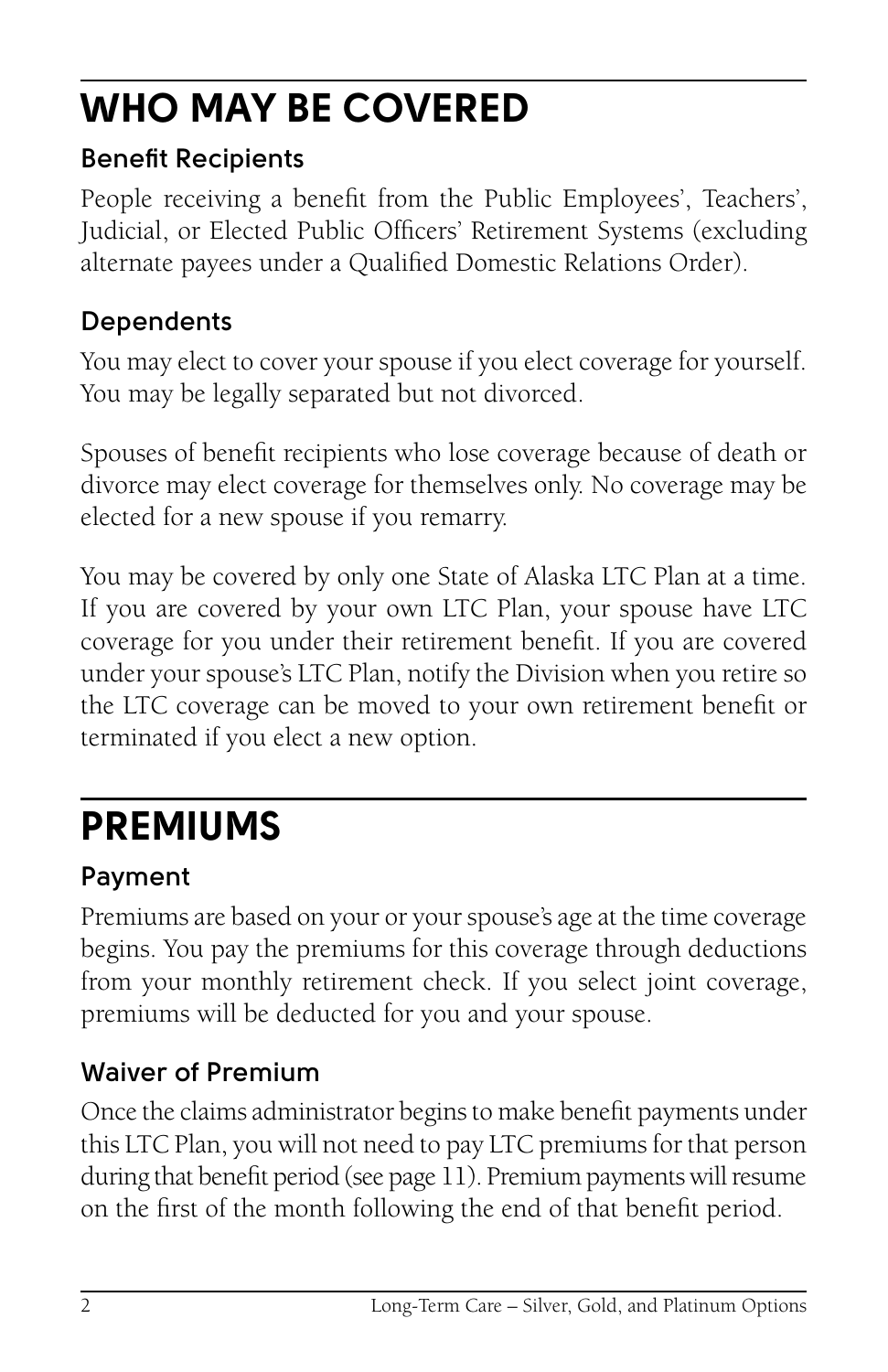#### **Premium Changes**

Premiums are subject to change. For the current premium costs, contact the Division.

### **HOW TO APPLY FOR COVERAGE**

You must apply for this coverage before appointment to your first benefit from any retirement system.

To meet this deadline, your *Retiree Health Benefits Enrollment/Waiver*  form (available from the Division or download from our web site at alaska.gov/drb) must be postmarked or received by the deadline. **If you do not apply for coverage at this time, you waive your right to apply for this coverage at a later date.**

### **WHEN COVERAGE STARTS**

New benefit recipients who are approved will be covered under this Plan on the date of their appointment to receive retirement, disability, or survivor benefits.

### **WHEN COVERAGE ENDS**

Coverage under the LTC Plan ends at the earliest time one of the following occurs:

#### **Failure to Pay Premium**

Coverage ends on the last day of the calendar month in which you pay the required monthly premium. If at any time your benefit check is insufficient to pay the monthly premium, you may pay the premium directly to the claims administrator. Contact the Division for more information.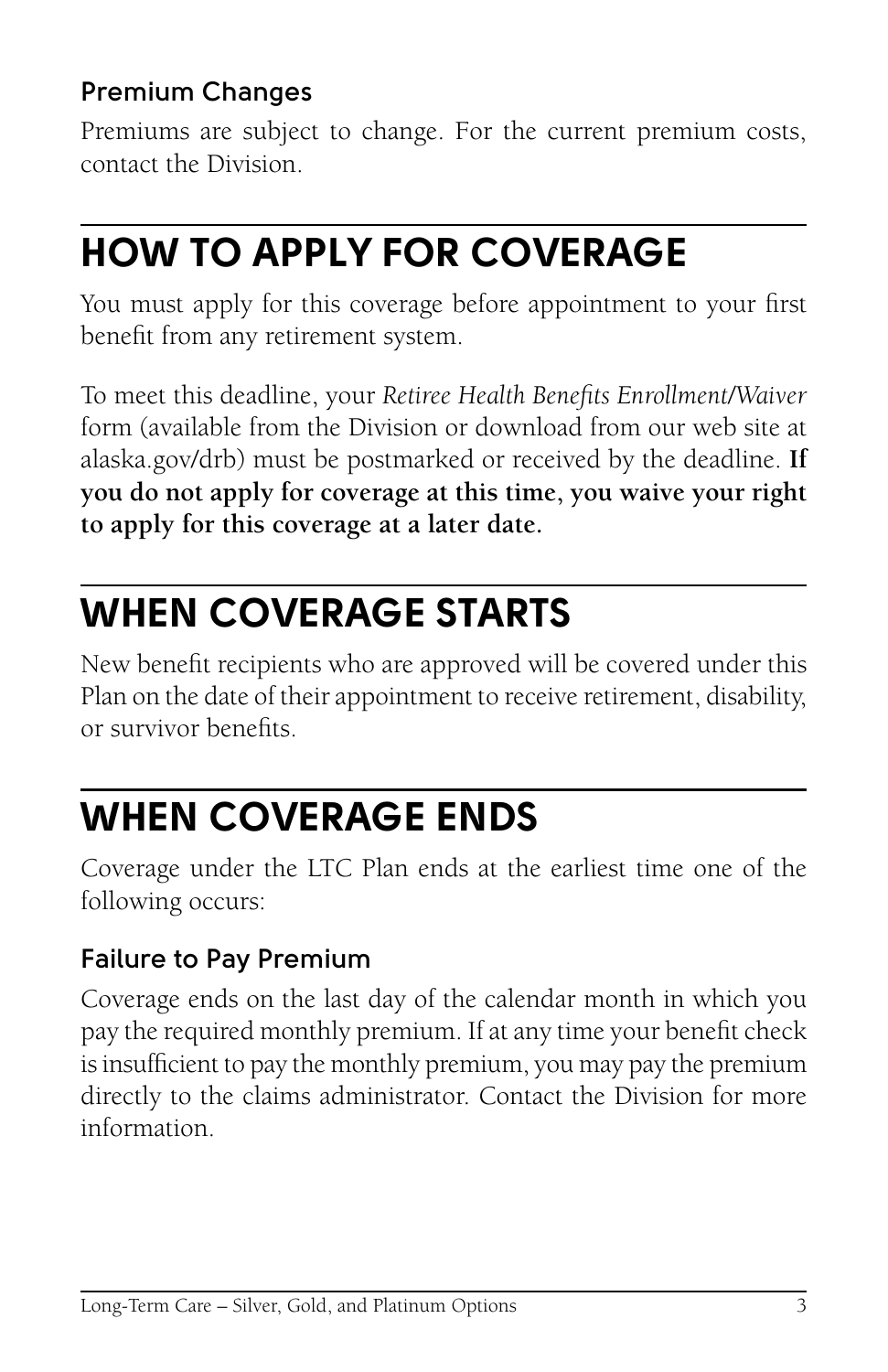A person who pays premiums for this coverage directly to the claims administrator will lose coverage if:

- A premium payment is delinquent by more than 60 days; or
- Premium payments are delinquent twice in any one calendar year by more than 31 days.

If your coverage ends due to failure to pay the premium, coverage may be reinstated back to the date it ended without requiring proof of good health; however, within 5 months of the date coverage ended you or your representative must:

- Provide proof acceptable to the Plan that you suffered a severe cognitive impairment or loss of functional capacity at the time your contribution was due; and
- Must pay all past due premiums.

#### **Termination of Retirement Benefits**

Coverage ends on the last day of the calendar month in which you cease to be eligible for a benefit from any of the retirement systems. A retiree whose benefit terminates because they return to employment may pay LTC premiums directly to the claims administrator and will remain covered. When re-retired, you may have LTC coverage only if you have continued the premium payments for you and your spouse during your period of re-employment.

### **Cancellation of Coverage**

You may cancel your participation in the Plan at any time by submitting a signed, written request to the Division. Your premium deductions will be stopped the first of the month following receipt of your request. Your coverage will end on the last day of the month in which the last premium is deducted. You may not cancel your coverage and retain coverage for your spouse. If you cancel participation, you forfeit all rights to future coverage and you are not eligible to re-enroll.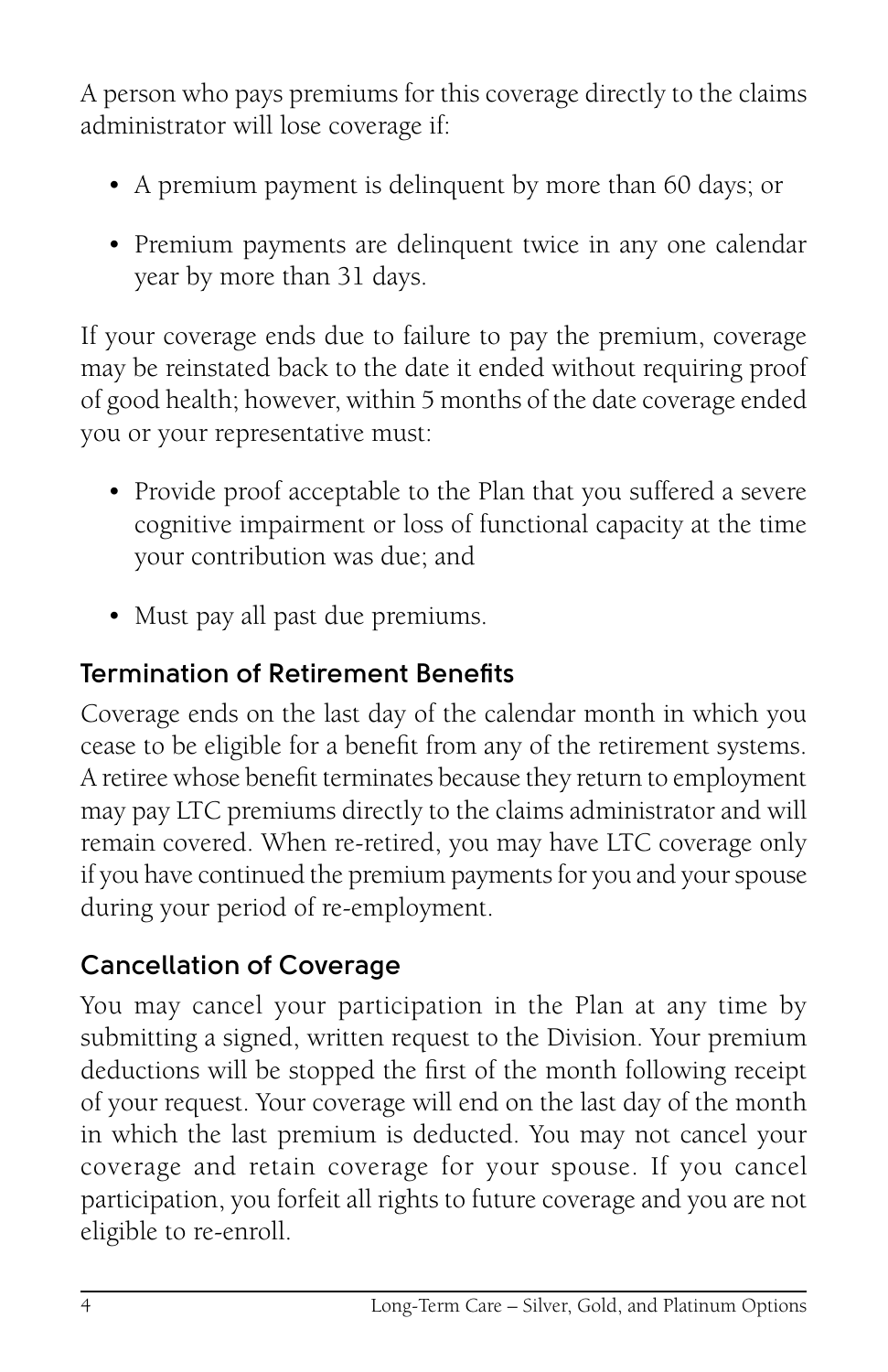### **Spouse Coverage**

Your spouse's coverage will end on the same day your coverage ends, unless you divorce. Coverage for your spouse ends on the date the divorce is final, unless your spouse continues coverage as described below. You must notify the Division of your divorce. Premiums for your spouse will stop only after the Division receives your written notification.

If you have selected coverage for your spouse and you divorce or die (and your spouse is not eligible for a continuing benefit), your spouse may continue coverage by paying the premiums directly to the claims administrator. To continue coverage, your spouse must apply for coverage within 60 days following your death or divorce and pay premiums retroactive to the date coverage ended. Contact the Division for more information.

### **CHANGING YOUR SPOUSE'S COVERAGE**

You may terminate coverage for your spouse at any time. To terminate your spouse's coverage, submit a written request to the Division.

Your termination of spouse coverage will be effective on the first of the month following receipt of your written request by the Division. Once you terminate your spouse's coverage, you cannot reinstate it except as described below.

If you choose coverage for yourself only because you are not married when you retire or if you remarry following divorce or the death of your spouse, you may request to cover your new spouse. Your request must be postmarked or received by the Division within 120 days after your marriage. Your new spouse will be required to provide information on his or her health and will be subject to approval or denial by the claims administrator. If your spouse's coverage is approved, he or she will be covered on the first of the month following the approval assuming the premium is paid.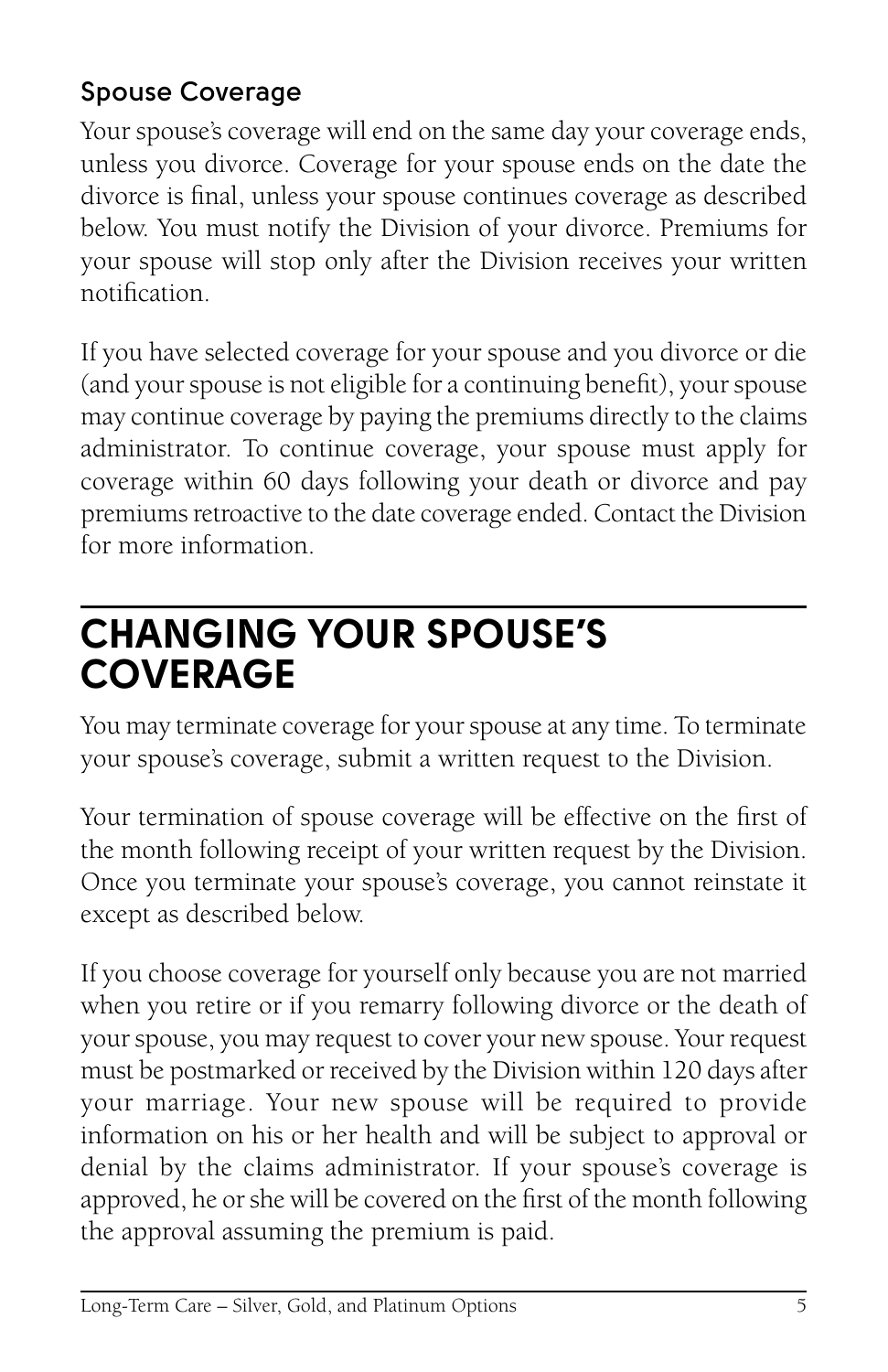### **DECREASING YOUR LEVEL OF COVERAGE**

You may decrease the coverage option for yourself or your spouse at any time before you begin a Covered Program of Care (see page 12) by notifying the Division in writing. For example, you may decrease from the Platinum Option to the Gold Option. Changes in your option are effective on the first of the month following receipt of your written request.

**The Bronze Option is closed and may not be selected. You may not increase coverage at any time.**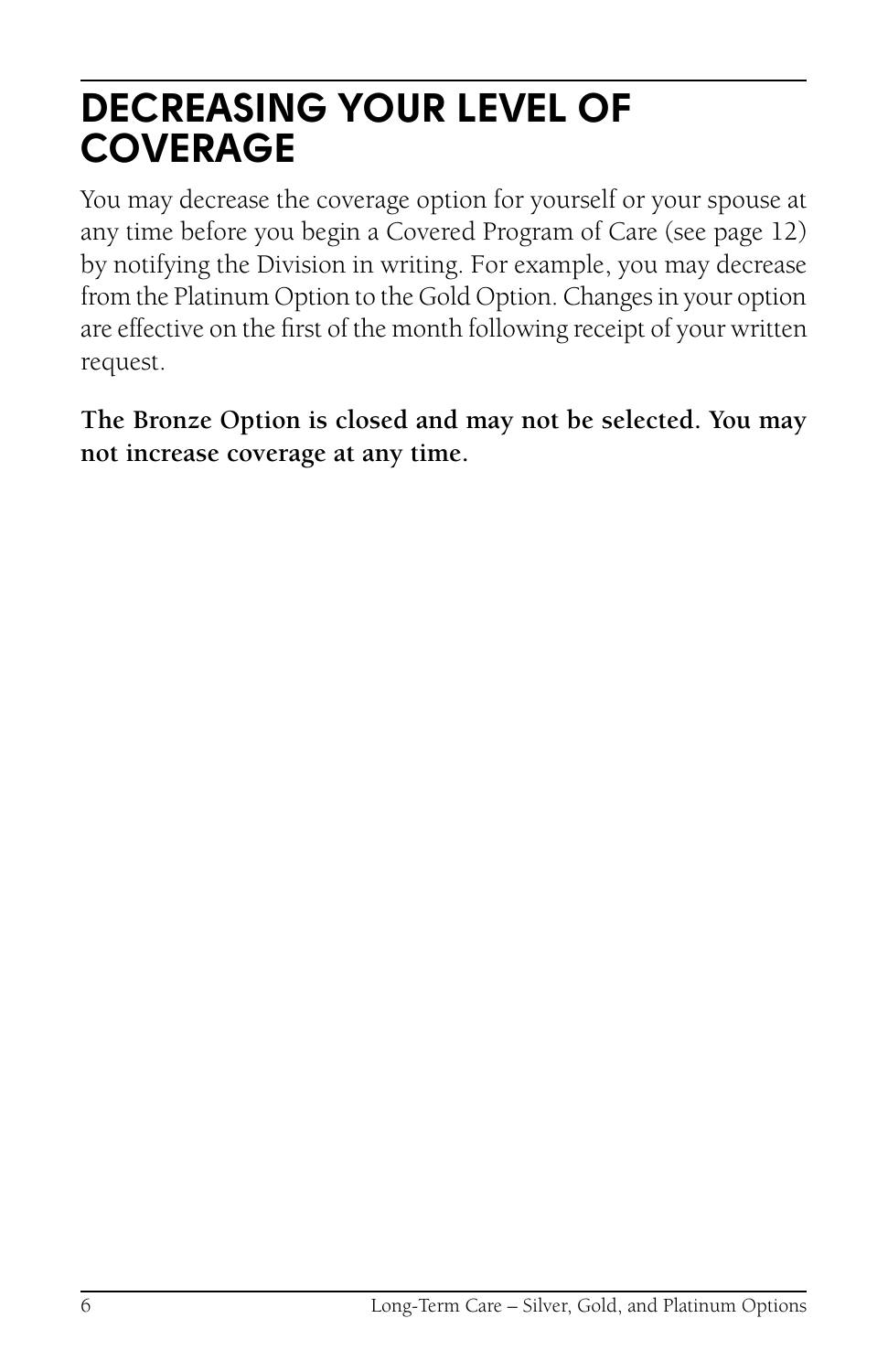## **BENEFIT SUMMARY**

This information is only intended to be a summary of coverages provided. Please refer to the booklet for additional information or exclusions.

| <b>SILVER OPTION</b>                                            | <b>GOLD OPTION</b>                                                                                  |                                                                                                 | <b>PLATINUM OPTION</b>                                                                                    |
|-----------------------------------------------------------------|-----------------------------------------------------------------------------------------------------|-------------------------------------------------------------------------------------------------|-----------------------------------------------------------------------------------------------------------|
| Lifetime maximum benefit                                        |                                                                                                     |                                                                                                 |                                                                                                           |
| \$400,000 all                                                   | \$300,000 all                                                                                       |                                                                                                 | \$300,000 all                                                                                             |
| services                                                        | services to start                                                                                   |                                                                                                 | services to start                                                                                         |
| Inflation protection                                            |                                                                                                     |                                                                                                 |                                                                                                           |
| None.                                                           | Simple at 5% of<br>original benefit<br>each year. Applies<br>to all daily and<br>lifetime maximums. |                                                                                                 | Compound at 5% of<br>prior year's benefit<br>each year. Applies to<br>all daily and lifetime<br>maximums. |
| The following provisions are the same for all three<br>options: |                                                                                                     |                                                                                                 |                                                                                                           |
| <b>Deductible</b>                                               | 90 days of covered long-term<br>care                                                                |                                                                                                 |                                                                                                           |
| <b>Benefit Eligibility</b>                                      |                                                                                                     | Inability to perform two of six<br>activities of daily living or<br>severe cognitive impairment |                                                                                                           |
| <b>Nursing Care Facility</b><br><b>Daily Benefit</b>            |                                                                                                     | \$200                                                                                           |                                                                                                           |
| <b>Assisted Living Facility</b><br><b>Daily Benefit</b>         |                                                                                                     | \$150                                                                                           |                                                                                                           |
| <b>Home Health Care</b><br><b>Daily Benefit</b>                 |                                                                                                     | \$125                                                                                           |                                                                                                           |
| \$125<br><b>Hospice Care Daily Benefit</b>                      |                                                                                                     |                                                                                                 |                                                                                                           |
| <b>Respite Care Daily Benefit</b>                               |                                                                                                     | Up to \$200, maximum of 14<br>days per calendar year                                            |                                                                                                           |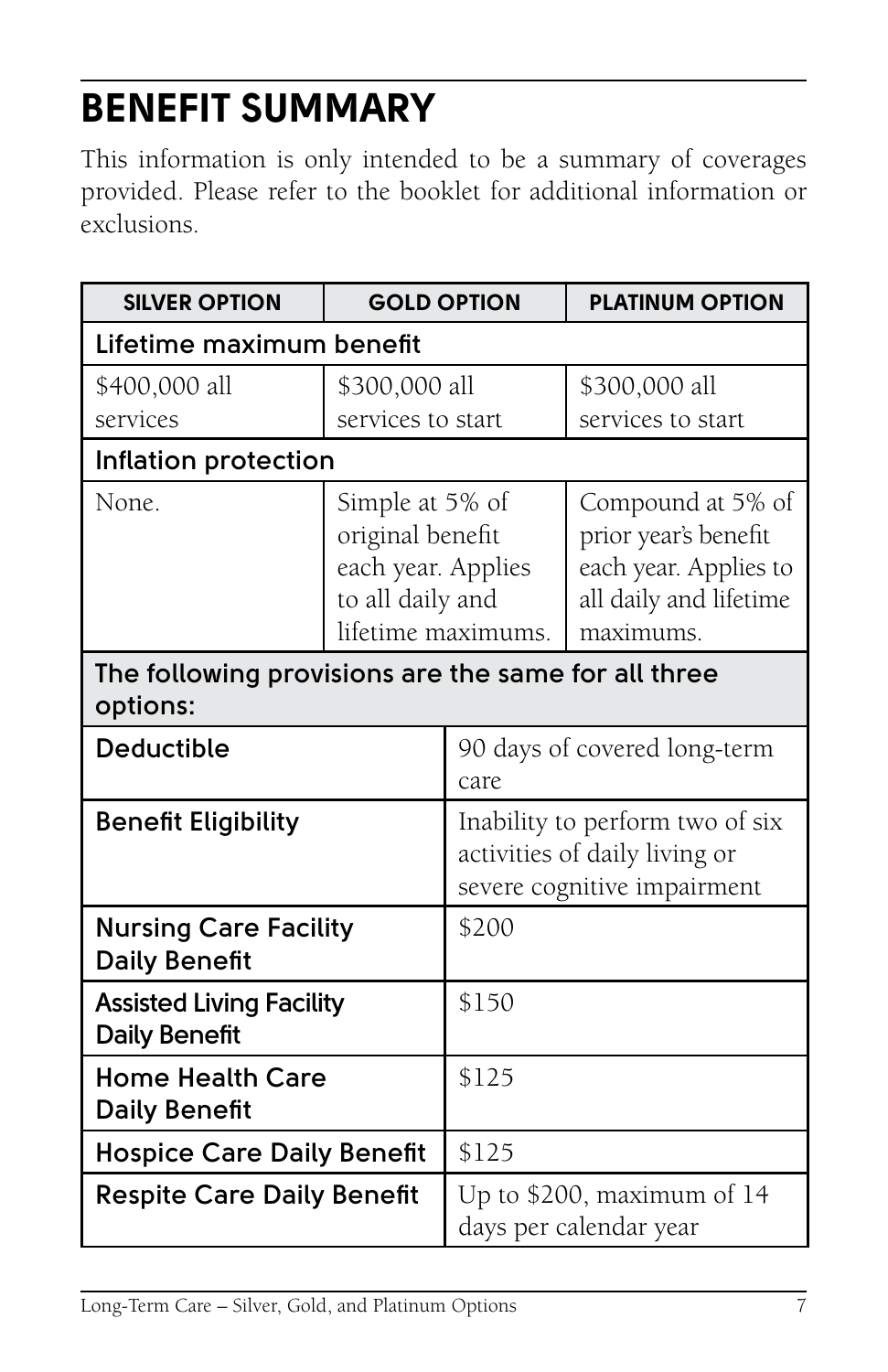### **COVERED LONG-TERM CARE EXPENSES**

Benefits are available for covered expenses. Covered expenses are those expenses incurred for care received in connection with a Covered Program of Care (see pages 12-13).

### **Benefit Eligibility**

You are eligible to receive benefits if one or more licensed healthcare practitioners (see page 13) certifies that you are chronically ill. Chronically ill means that:

- You are unable to perform, without substantial assistance from another individual, at least two activities of daily living (see pages 9-10) for at least 90 days due to a loss of functional capacity; or
- You require substantial supervision to protect you from threats to health and safety due to a severe cognitive impairment (see page 10-11).

Long-term care benefits are available for qualified long-term care services which, as determined by the claims administrator, are needed by a chronically ill individual. Care can include:

- Skilled or intermediate nursing care;
- Home health care;
- Occupational therapy services;
- Physical therapy services; or
- Speech therapy services.

Qualified long-term care services are those which are appropriate and essential for the diagnosis, treatment, rehabilitation, mitigating, curing, or maintenance of disease or injury or for personal assistance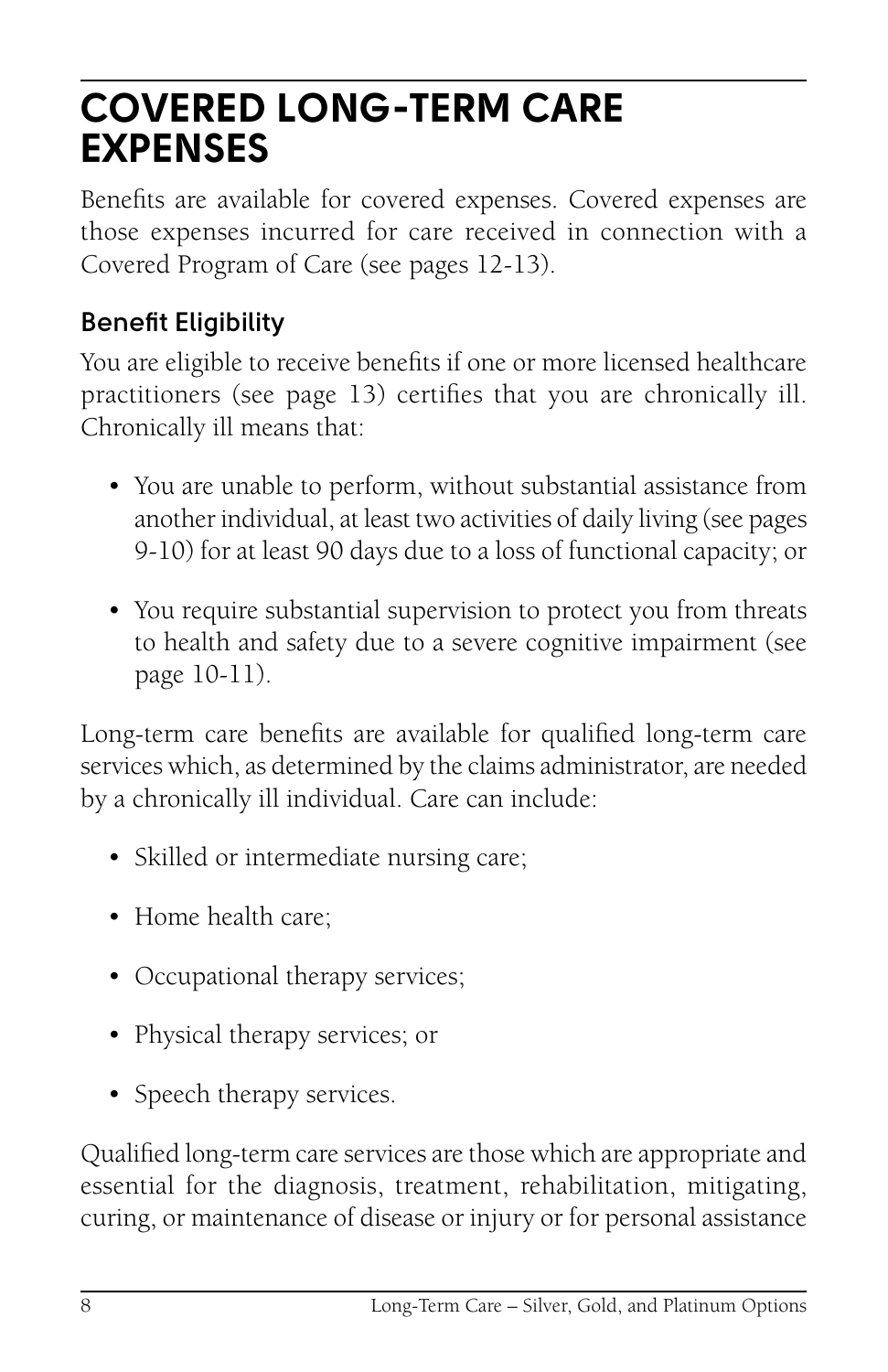with the activities of daily living listed below that are necessary as a result of a physical incapacity resulting from a covered disease or injury or the effects of aging. Essential personal assistance means the covered individual requires substantial human assistance (i.e., handson or standby assistance) in at least two of the following activities of daily living (defined on pages 9-10):

- Bathing
- Continence
- Dressing
- Eating
- Toileting
- Transferring

Essential personal assistance may also mean the covered individual requires substantial human assistance due to severe cognitive impairment.

#### **Activities of Daily Living**

- Bathing—refers to a person's ability to wash by sponge bath or in either a tub or shower, including the task of getting into or out of the tub or shower. A person is dependent if he or she cannot bathe without substantial assistance from another person.
- Continence—refers to a person's ability to maintain control of urination and bowel movement and, when unable to control bladder or bowel function, the ability to perform associated personal hygiene (including caring for catheter or colostomy bag). A person is dependent if he or she loses bladder control three time per week or more or loses bowel control two times per week or more, and is unable to perform associated personal hygiene without substantial assistance from another person.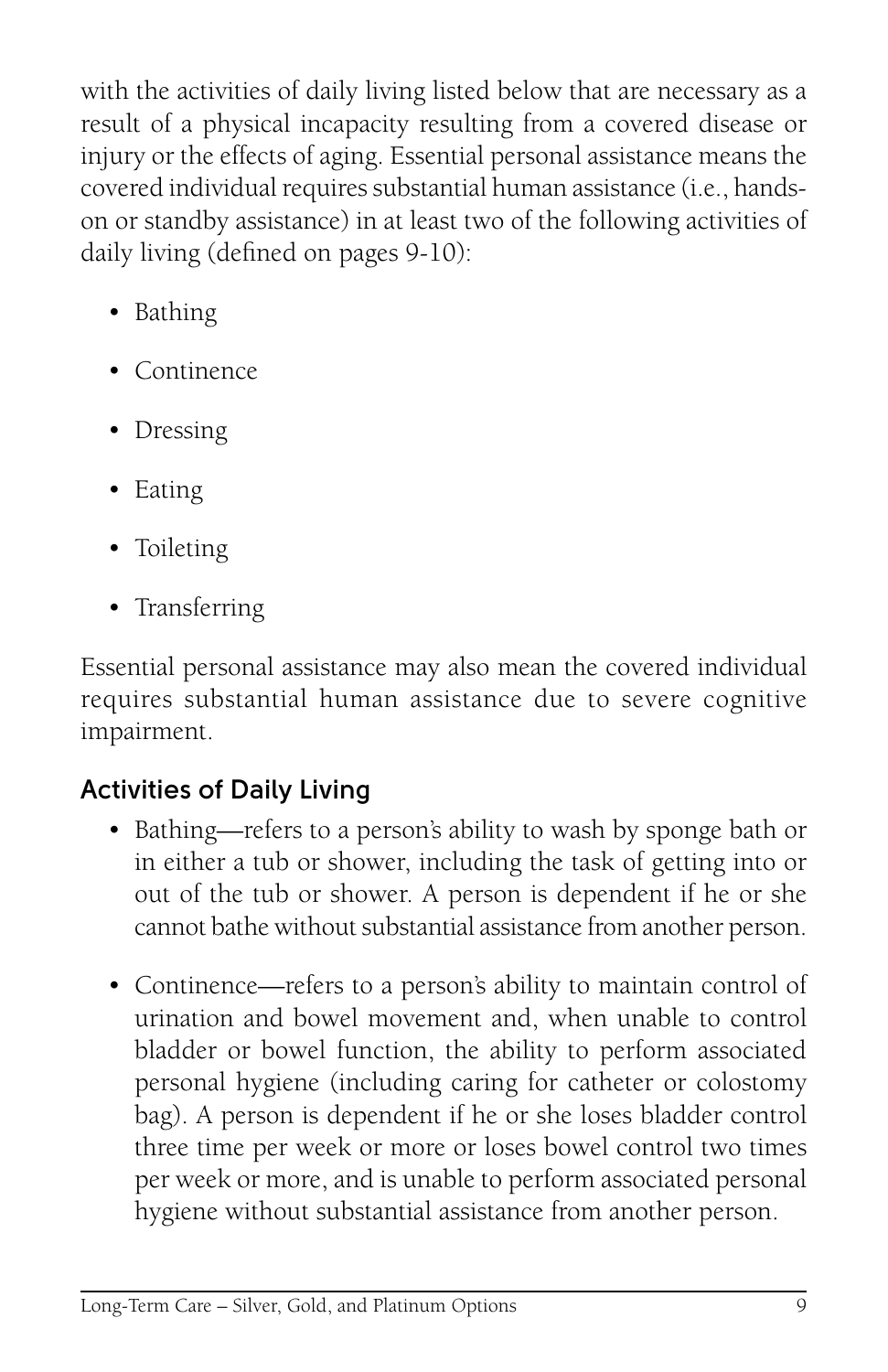- Dressing—refers to a person's ability to get clothes—including undergarments, outer garments, braces, or artificial limbs if worn—from closets or drawers and put them on using necessary fasteners. A person is dependent if he or she cannot dress without substantial assistance from another person.
- Eating—refers to a person's ability to feed himself or herself by getting food into the body from a receptacle such as a plate, cup, or table, or by a feeding tube or intravenously. (Eating does not include shopping for, preparing, or serving food.) A person is dependent if he or she cannot feed him/herself without substantial assistance from another person.
- Toileting—refers to a person's ability to get to or from the toilet, getting on and off the toilet and performing associated personal hygiene. A person is dependent if he or she cannot perform these tasks without substantial assistance from another person.
- Transferring—refers to a person's ability to move into or out of a bed, chair, or wheelchair. A person is dependent if he or she is unable to move into or out of a bed, chair, or wheelchair without substantial assistance from another person.

#### **Severe Cognitive Impairment**

Severe cognitive impairment means the covered member has been certified by one or more licensed healthcare practitioners as requiring substantial supervision or verbal cueing by another person in order to protect the covered member and others from serious threats to health and safety.

Severe cognitive impairment means a deterioration or loss in the covered member's intellectual capacity that is measured by clinical evidence and standardized tests which reliably measure impairment in short or long-term memory, orientation as to person, place and time, deductive or abstract reasoning, or judgment as it relates to safety awareness.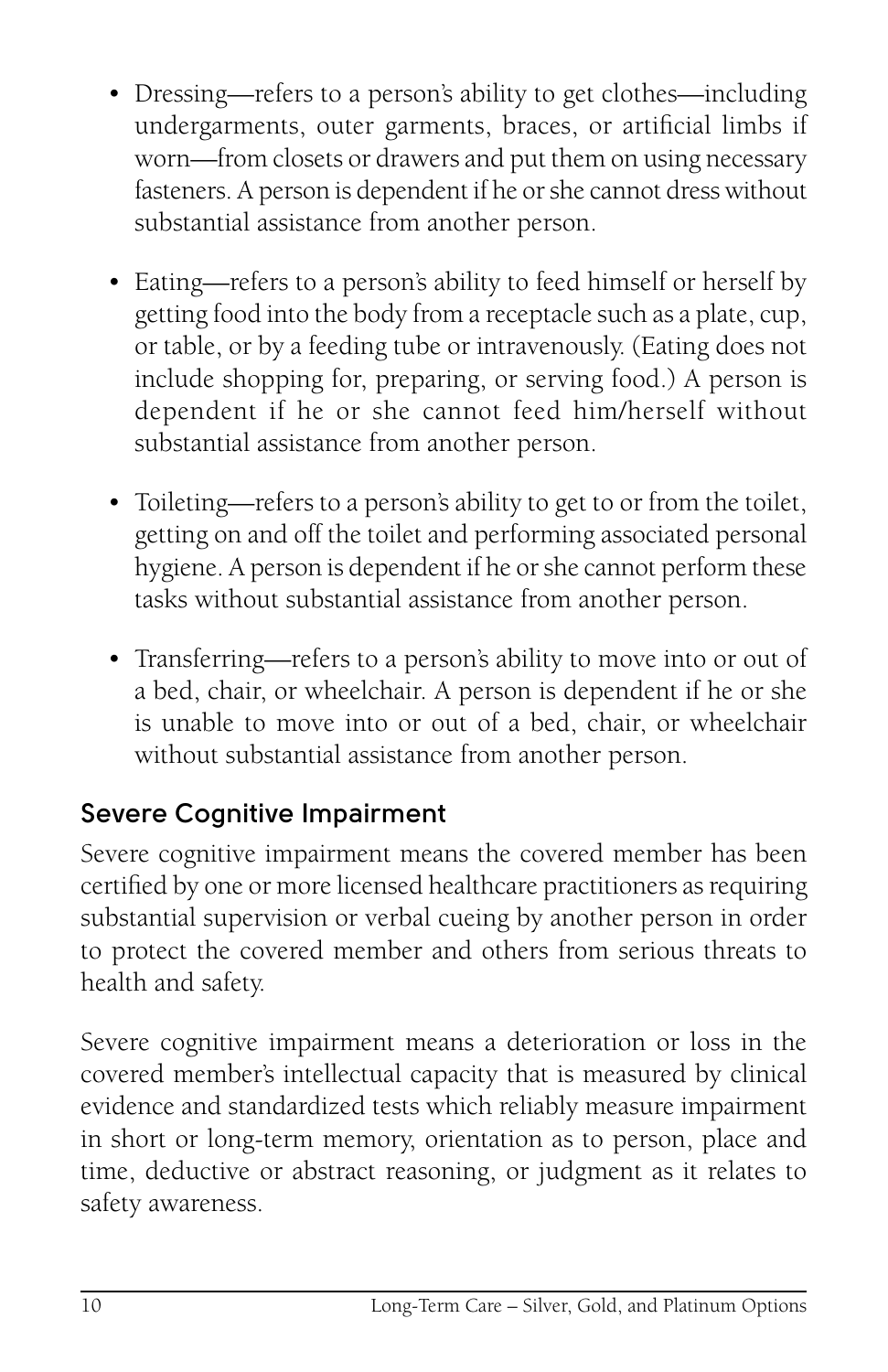The claims administrator will make the determination of the loss of functional capacity. In making the determination, they will take into account, as appropriate, evidence furnished by the covered member and written documentation furnished by the covered member's attending physician and other licensed healthcare practitioners. A covered member who otherwise meets either of the requirements described above, will not be determined to have suffered a loss of functional capacity unless, within the preceding 12–month period, a licensed healthcare practitioner (see page 13) has certified the covered member meets the requirements.

The Plan provides coverage for covered expenses for custodial care when it is received in connection with a Covered Program of Care. The benefit amount is based on where services are received.

The patient's licensed healthcare practitioner (see page 13) must order the needed care. The care received must not be at the insistence of, or for the convenience of, the patient or the patient's family.

### **HOW LONG-TERM CARE BENEFITS ARE PAID**

### **Benefit Period**

A benefit period begins on the first day of a Covered Program of Care and ends 90 days after the Covered Program of Care is no longer necessary. A Covered Program of Care is no longer necessary when the covered member no longer meets the benefit eligibility described on page 8. It does not include any day prior to the effective date of coverage under this Plan.

#### **Deductible**

You must first meet the deductible period of 90 days of covered long-term care. Only one deductible period applies during any one benefit period. At the end of any benefit period, any subsequent Covered Program of Care will be subject to the deductible period before any benefits are paid.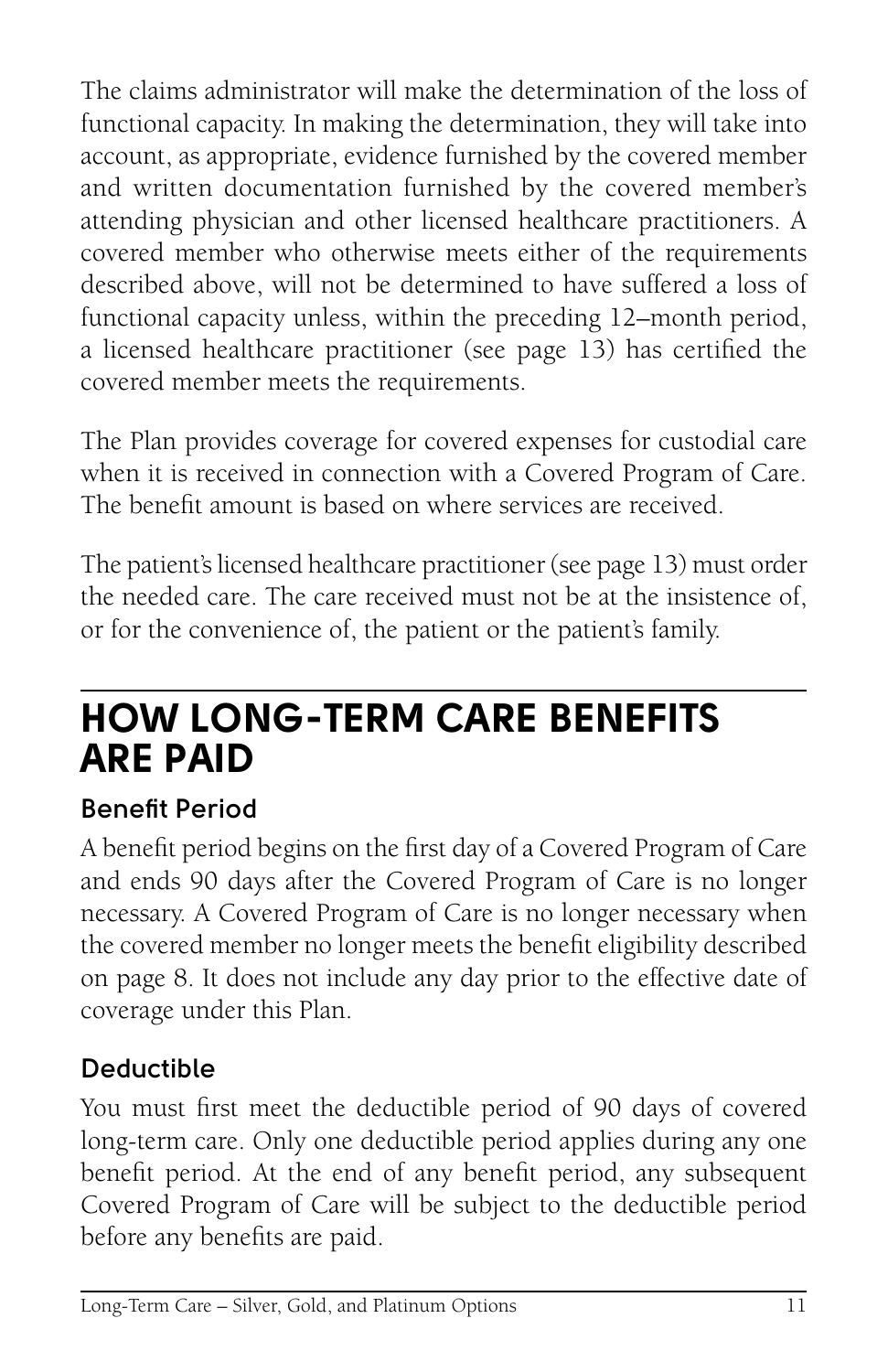### **Coinsurance**

After you meet the deductible period, the Plan pays 100% of the charges for covered long-term care services up to the daily and lifetime maximums.

### **Lifetime Maximum Benefit**

The maximum lifetime benefit for each person for all covered long-term care expenses is:

| <b>SILVER OPTION</b> | <b>GOLD OPTION</b>                                         | <b>PLATINUM OPTION</b>                                       |
|----------------------|------------------------------------------------------------|--------------------------------------------------------------|
| \$400,000            | \$300,000                                                  | \$300,000                                                    |
|                      | Increases annually<br>by 5% simple<br>inflation protection | Increases annually<br>by 5% compound<br>inflation protection |

Inflation protection terminates at age 85.

### **Covered Program of Care**

A Covered Program of Care is a written program of care that one or more licensed healthcare practitioners prescribe for qualified longterm care services. A Covered Program of Care will be considered continuous even if the covered member moves from one facility or level of care to another or changes healthcare practitioners.

The Covered Program of Care must include one or more of the following services:

- Registered nursing;
- Licensed practical nursing;
- Home health aides (provided through a home health care agency);
- Physical therapy;
- Occupational therapy; or
- Speech therapy.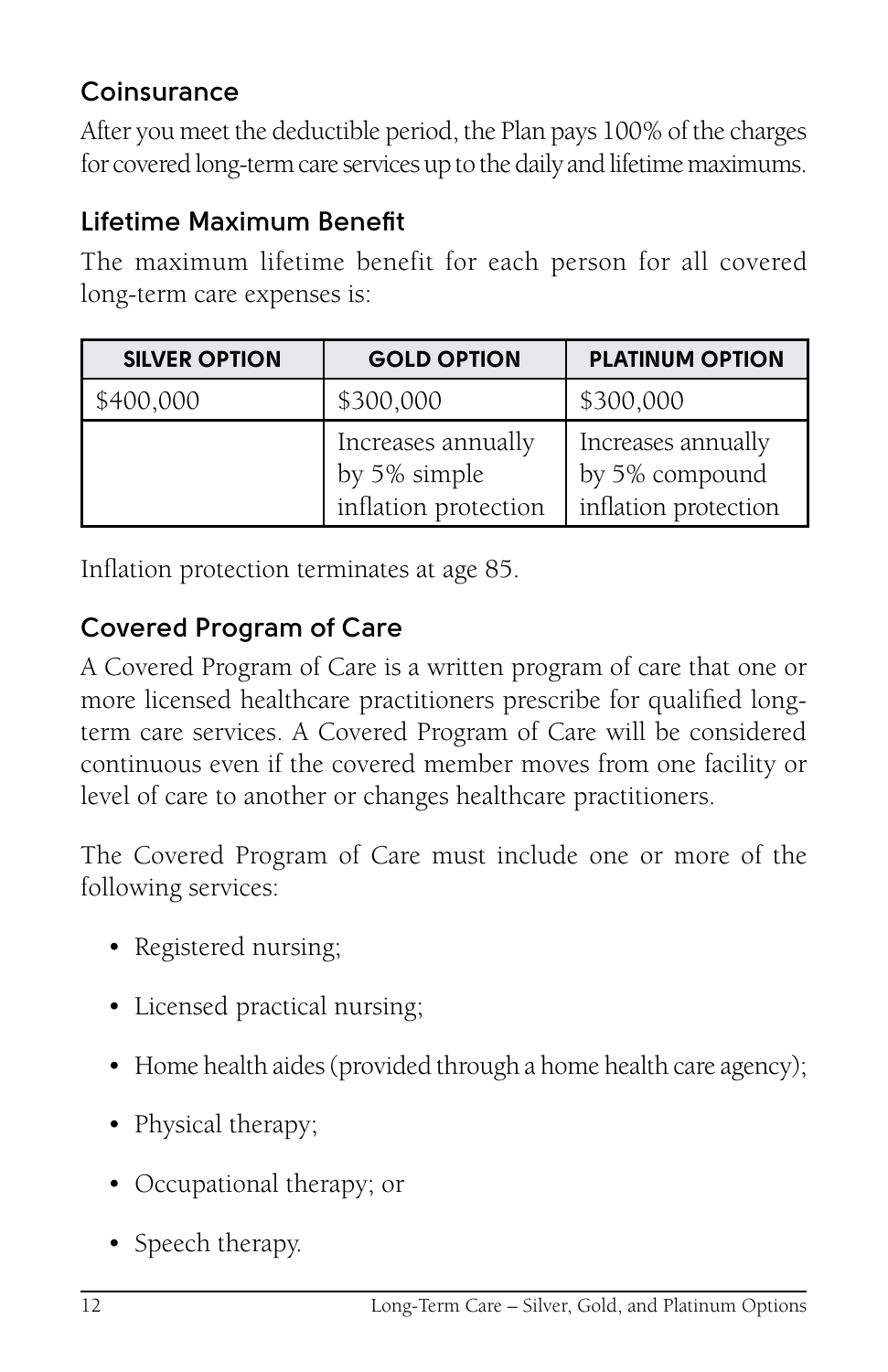The claims administrator determines whether you are under a Covered Program of Care and eligible for benefits. This determination will be made after receiving evidence furnished by your licensed healthcare practitioner.

A licensed healthcare practitioner is defined as:

- Any physician as defined in section  $1861(r)(1)$  of the Social Security Act;
- A registered nurse (R.N.);
- A licensed social worker including any social worker who has been issued a license, certificate, or similar authorization by a State or jurisdiction or body authorized by the State or jurisdiction to issue such authorization; or
- Any other individual who meets such requirement as may be prescribed by the Secretary of the Treasury.

### **Pre-Existing Conditions Limitation**

No benefits are payable for any Covered Program of Care provided or begun prior to the effective date of your coverage or during the first 12 months of coverage caused by a pre-existing condition. Preexisting conditions are conditions for which you received diagnosis, tests, or treatment (including taking medication) during the three consecutive months before the most recent day you became covered under this Plan. For example, if your coverage begins on April 1, a pre-existing condition would be one for which you received diagnosis, testing, or treatment during January, February, and/or March.

This provision does not apply to those benefit recipients who applied and were accepted for new or increased coverage under one of these options during the 2000 enrollment period.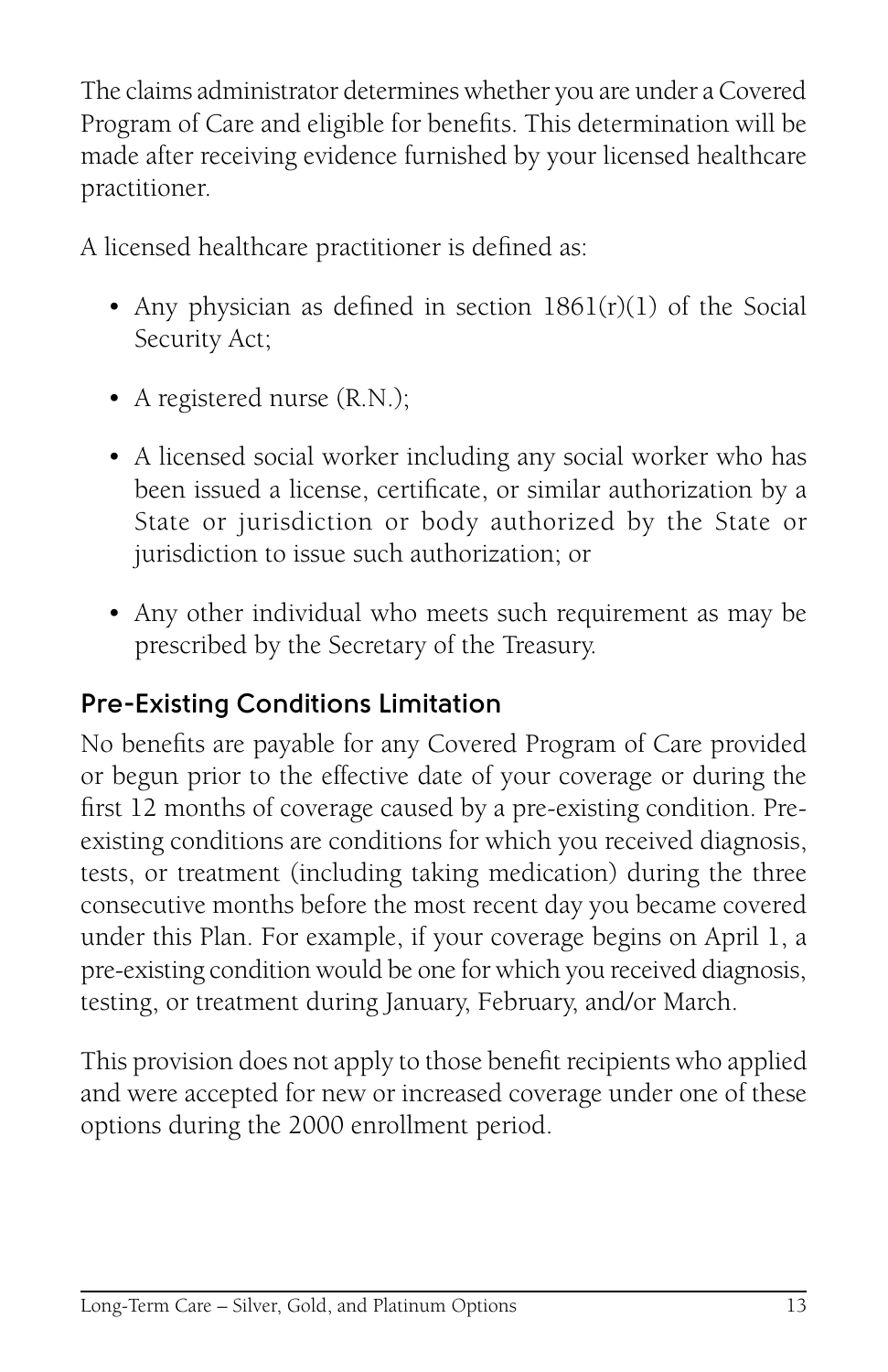### **Nursing Care Facility Benefits**

If you or your covered spouse incur covered expenses for skilled or intermediate nursing care while confined in a nursing care facility, the Plan will pay a benefit for each day of care after the deductible period (90 days).

### **Maximum Daily Benefit**

The Plan will pay an amount equal to the lesser of the charges for the covered expenses or the maximum daily benefit. The maximum daily benefit for a nursing care facility is:

| <b>SILVER OPTION</b> | <b>GOLD OPTION</b>                                         | <b>PLATINUM OPTION</b>                                       |
|----------------------|------------------------------------------------------------|--------------------------------------------------------------|
| 5200                 | \$200                                                      | \$200                                                        |
|                      | Increases annually<br>by 5% simple<br>inflation protection | Increases annually<br>by 5% compound<br>inflation protection |

Inflation protection terminates at age 85.

### **Nursing Care Facility Definition**

A nursing care facility is an institution or part of an institution that:

- Is licensed to provide inpatient care for persons convalescing from injury or disease; skilled or intermediate nursing care or custodial care rendered by a registered nurse (RN) or by a licensed practical nurse (LPN) under the direction of an RN; or physical restoration services to assist patients to reach a degree of body functioning that permits self-care in essential daily living activities;
- Provides services under the full-time supervision of a physician or RN;
- Provides nursing services by licensed nurses (seven days a week on the day shift), under the direction of a full-time RN;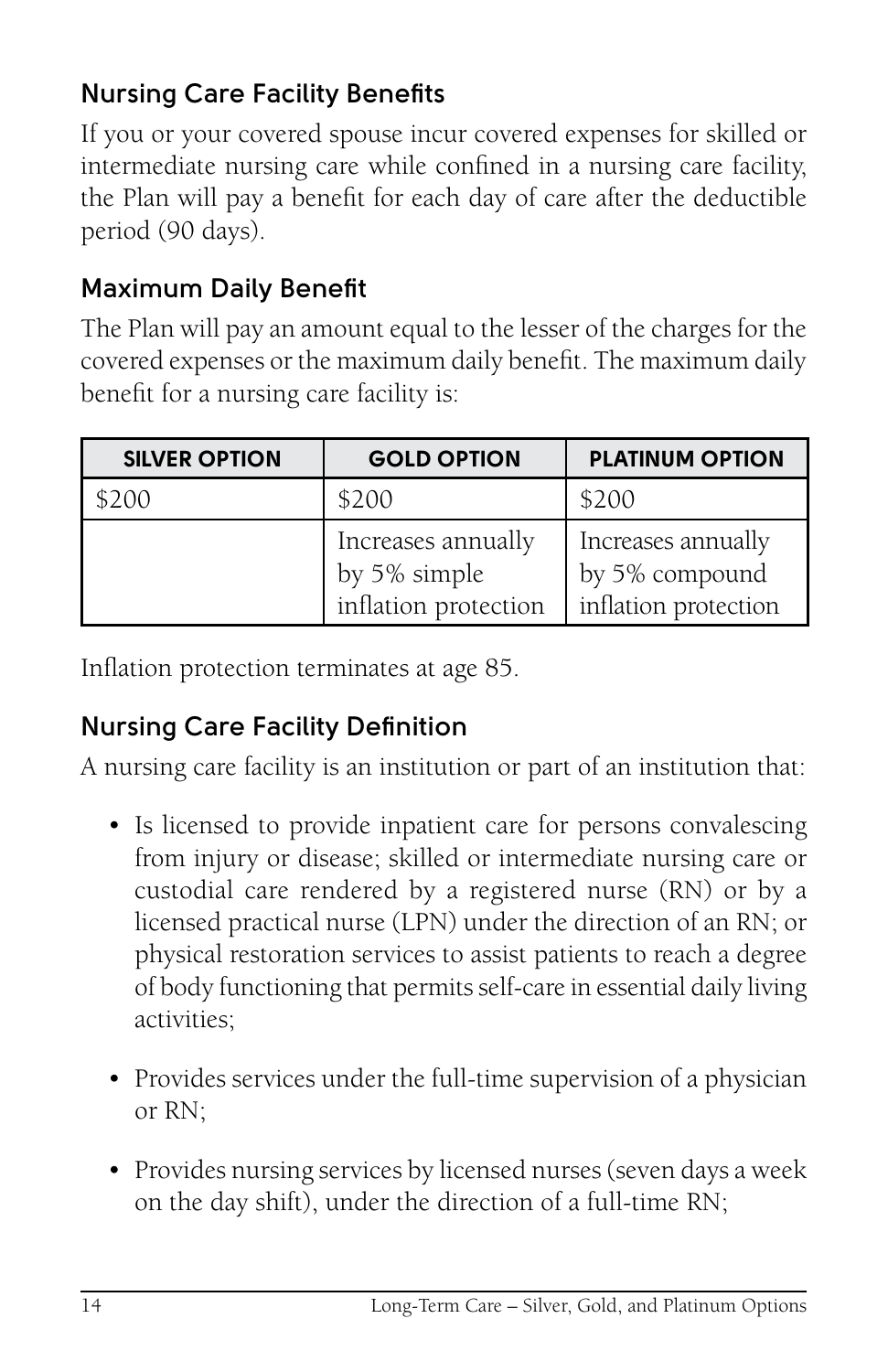- Keeps a complete medical record on each patient; and
- Is not, other than incidentally, a place for rest, custodial, or educational care or care of the aged, or a place for care of people with mental disorders, chemical dependency, or mental retardation.

#### **Excluded Nursing Care Facility Benefits**

No benefits are payable for:

- Expenses or services which are covered under the State of Alaska retiree health plan; or
- The cost of food or preparation of meals, if separate from the cost of the room.

### **Assisted Living Facility Benefits**

If you or your covered spouse are confined to an assisted living facility, the Plan will pay a benefit for each day of care after the deductible period (90 days).

#### **Maximum Daily Benefit**

The Plan will pay a benefit equal to the lesser of the charges for the covered expenses or the maximum daily benefit. The maximum daily benefit for an assisted living facility is:

| <b>SILVER OPTION</b> | <b>GOLD OPTION</b>                                         | <b>PLATINUM OPTION</b>                                       |
|----------------------|------------------------------------------------------------|--------------------------------------------------------------|
| \$150                | \$150                                                      | \$150                                                        |
|                      | Increases annually<br>by 5% simple<br>inflation protection | Increases annually<br>by 5% compound<br>inflation protection |

Inflation protection terminates at age 85.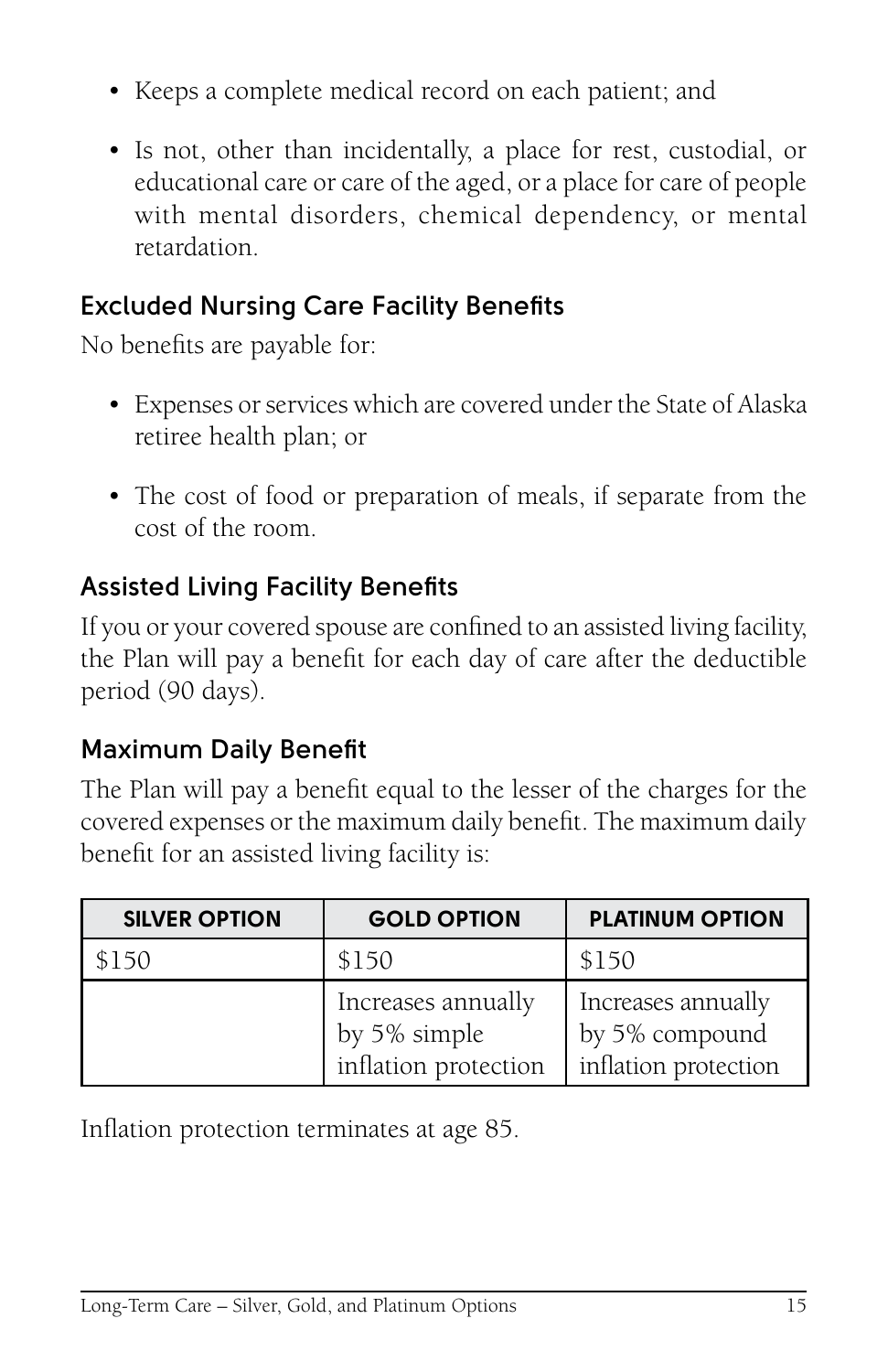### **Assisted Living Facility Definition**

An assisted living facility is one that meets any applicable licensing requirements and all of the following criteria:

- As its primary purpose, it provides 24-hour care and services to support its patients' needs resulting either from the inability to perform certain activities of daily living or from severe cognitive impairment.
- It charges its patients for the services it provides.
- It provides trained staff at all times to provide care.
- It has procedures in place for overseeing the administration of medications.
- It is not a hospital, a nursing facility, or similar establishment.
- It is not a place for care of individuals who are chemically dependent or mentally retarded or for educational care or care of mental disorders.

### **Home Health Care Benefits**

If you or your covered spouse incur covered expenses for home health care, the Plan will pay a benefit for each day of care after the deductible period (90 days). Care must be received in:

- Your home or any other private home;
- A home for the retired or the aged;
- An institution which provides residential care; or
- An adult day care center.

Home health care must be:

• Provided through a home health care agency and performed by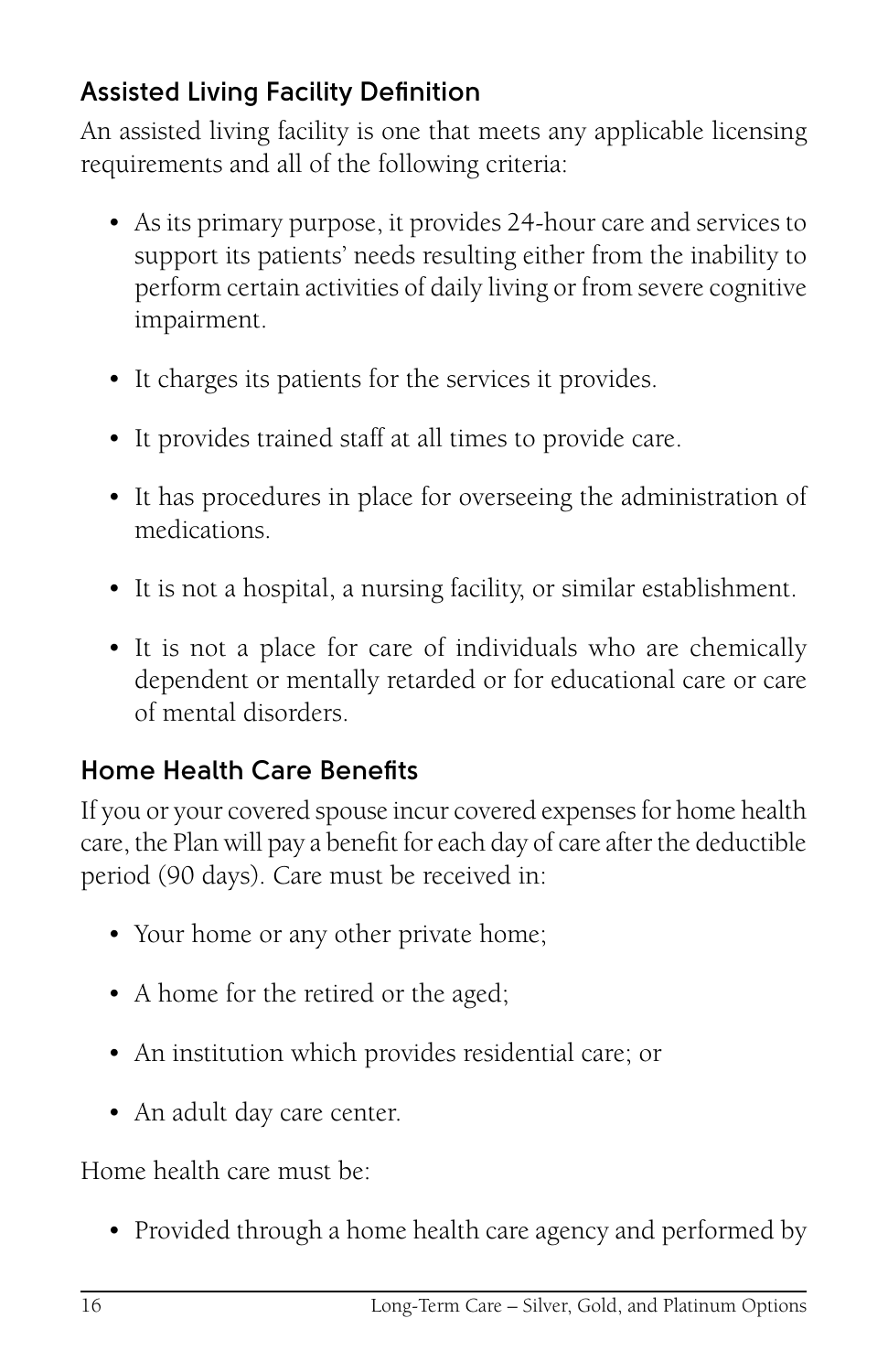a registered nurse (RN), licensed practical nurse (LPN), or home health aide;

- Performed in an adult day care center; or
- Performed by a licensed, certified, or registered occupational therapist, speech therapist, or physical therapist.

#### **Maximum Daily Benefit**

The Plan will pay a benefit equal to the lesser of the charges for the covered expenses or the maximum daily benefit. The maximum daily benefit for home health care is:

| <b>SILVER OPTION</b> | <b>GOLD OPTION</b>                                         | <b>PLATINUM OPTION</b>                                       |
|----------------------|------------------------------------------------------------|--------------------------------------------------------------|
| \$125                | \$125                                                      | \$125                                                        |
|                      | Increases annually<br>by 5% simple<br>inflation protection | Increases annually<br>by 5% compound<br>inflation protection |

Inflation protection terminates at age 85.

#### **Home Health Care Definitions**

A home health care agency is one which:

- Mainly provides skilled nursing and other therapeutic services;
- Is associated with a professional policy-making group which has at least one physician and one registered nurse (RN);
- Has full-time supervision by a physician or an RN;
- Keeps complete medical records on each patient;
- Has a full-time administrator; and
- Meets licensing standards.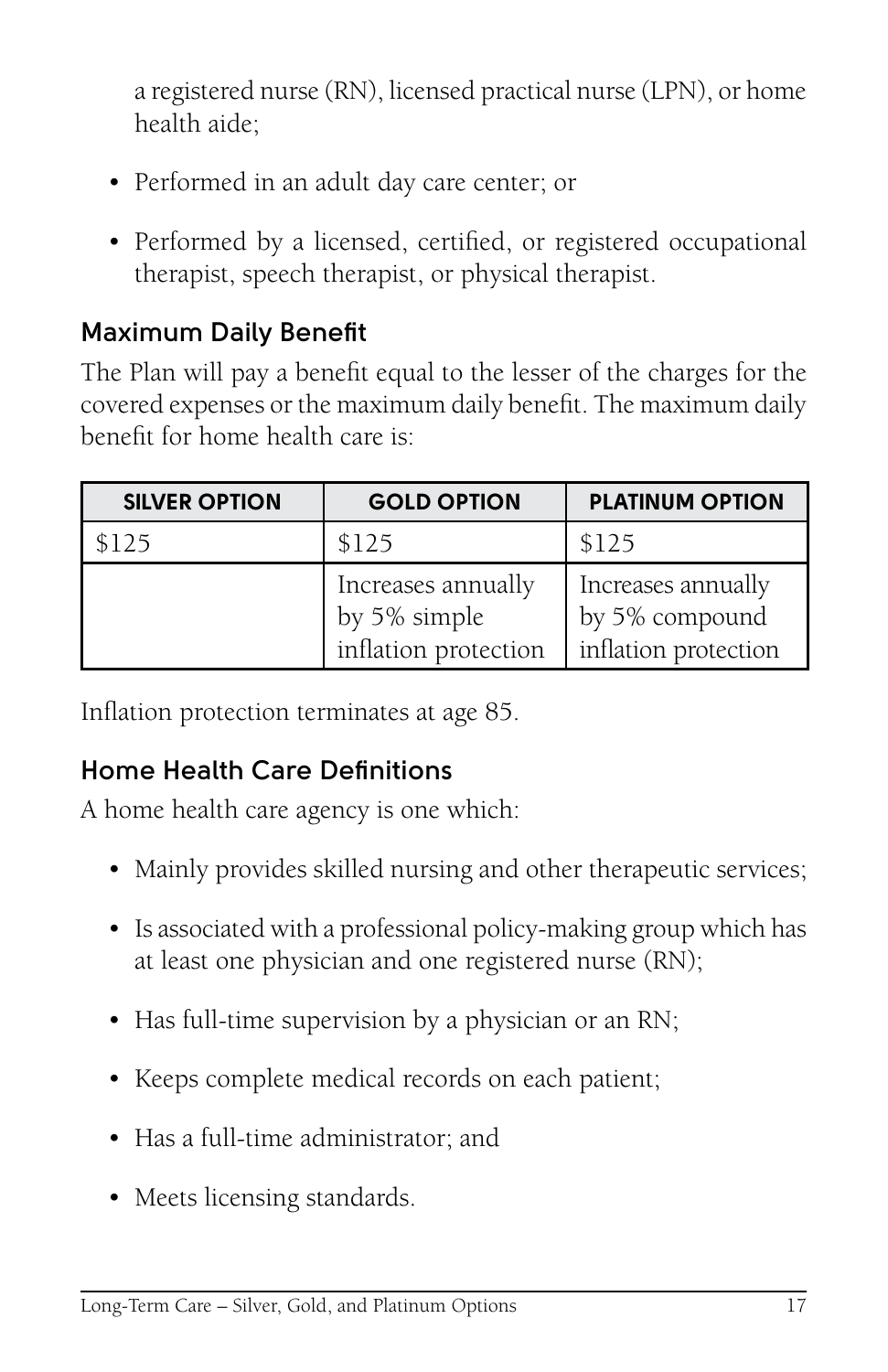An adult day care center is a program for six or more persons of social and health-related services provided during the day in a community group setting for the purpose of supporting frail, impaired elderly, or other disabled adults who can benefit from care in a group setting outside the home.

The center must meet all the following requirements:

- It is established and operated as an adult day care center in accordance with any applicable laws.
- Its staff includes:
	- » A full-time director;
	- » One or more RNs in attendance during operating hours for at least four hours a day; and
	- » Enough full-time staff members to maintain a client-to-staff ratio of eight-to-one or better.
- It operates at least five days a week for a daily minimum of six hours and a daily maximum of twelve hours.
- It maintains a written record of medical services given to each client.
- It has established procedures for obtaining appropriate aid if a medical emergency occurs.

#### **Excluded Home Health Care Benefits**

No benefits are payable for:

- Expenses or services which are covered under the State of Alaska retiree health plan; or
- The cost of food or preparation of meals.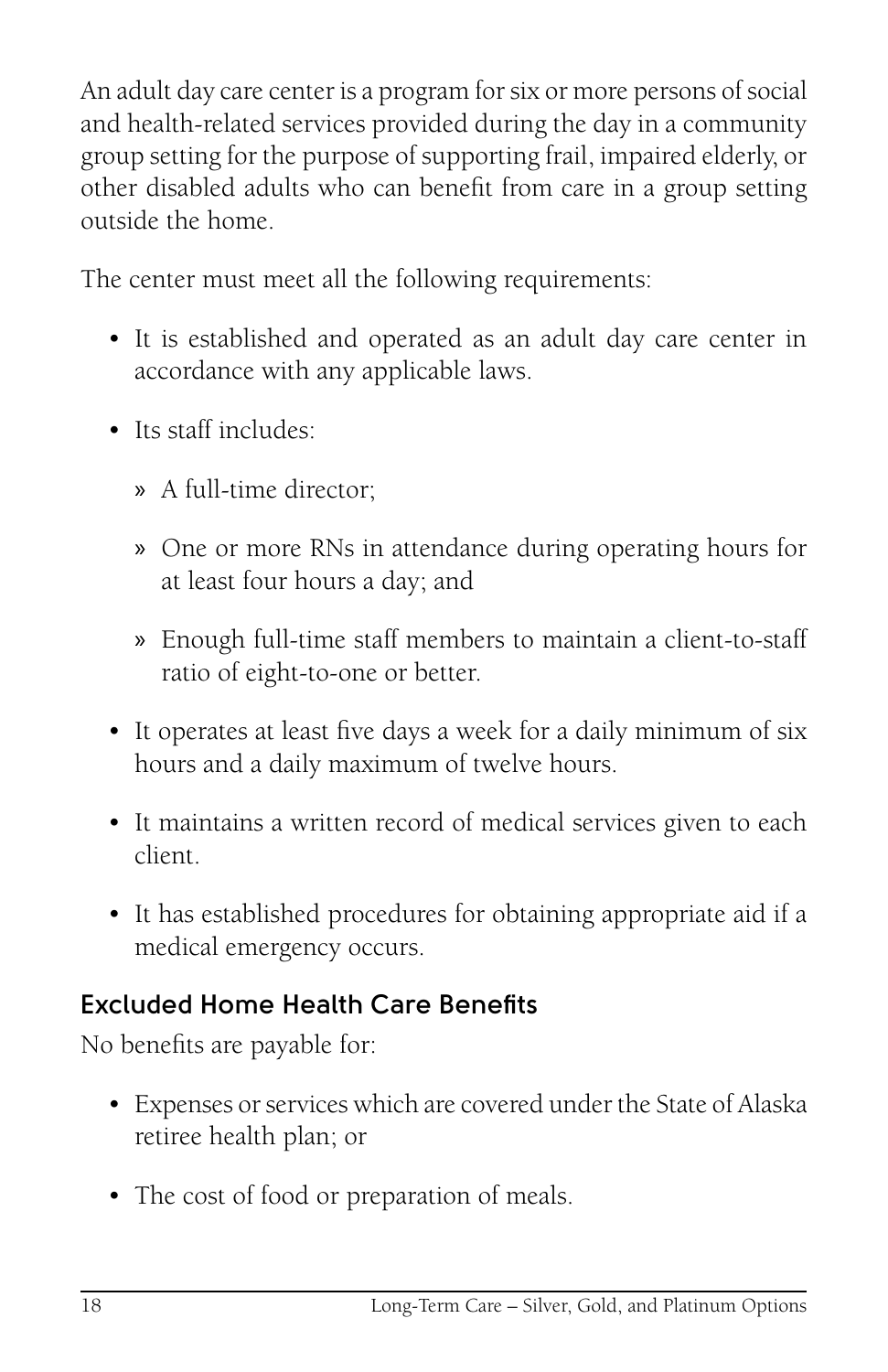### **Hospice Care Benefits**

If you or your covered spouse incur covered expenses for hospice care, the Plan will pay a benefit for each day of care after the deductible period (90 days).

#### **Maximum Daily Benefit**

The Plan will pay a benefit equal to the lesser of the charges for the covered expenses or the maximum daily benefit. The maximum daily benefit for hospice care is:

| <b>SILVER OPTION</b> | <b>GOLD OPTION</b>                                         | <b>PLATINUM OPTION</b>                                       |
|----------------------|------------------------------------------------------------|--------------------------------------------------------------|
| \$125                | \$125                                                      | \$125                                                        |
|                      | Increases annually<br>by 5% simple<br>inflation protection | Increases annually<br>by 5% compound<br>inflation protection |

Inflation protection terminates at age 85.

#### **Hospice Care Agency Definition**

A hospice care agency is an agency or organization which:

- Has hospice care available 24 hours a day;
- Meets any applicable licensing requirements;
- Provides:
	- » Skilled nursing services;
	- » Medical social services; and
	- » Psychological and dietary counseling.
- Provides or arranges for other services which include:
	- » Services of a physician;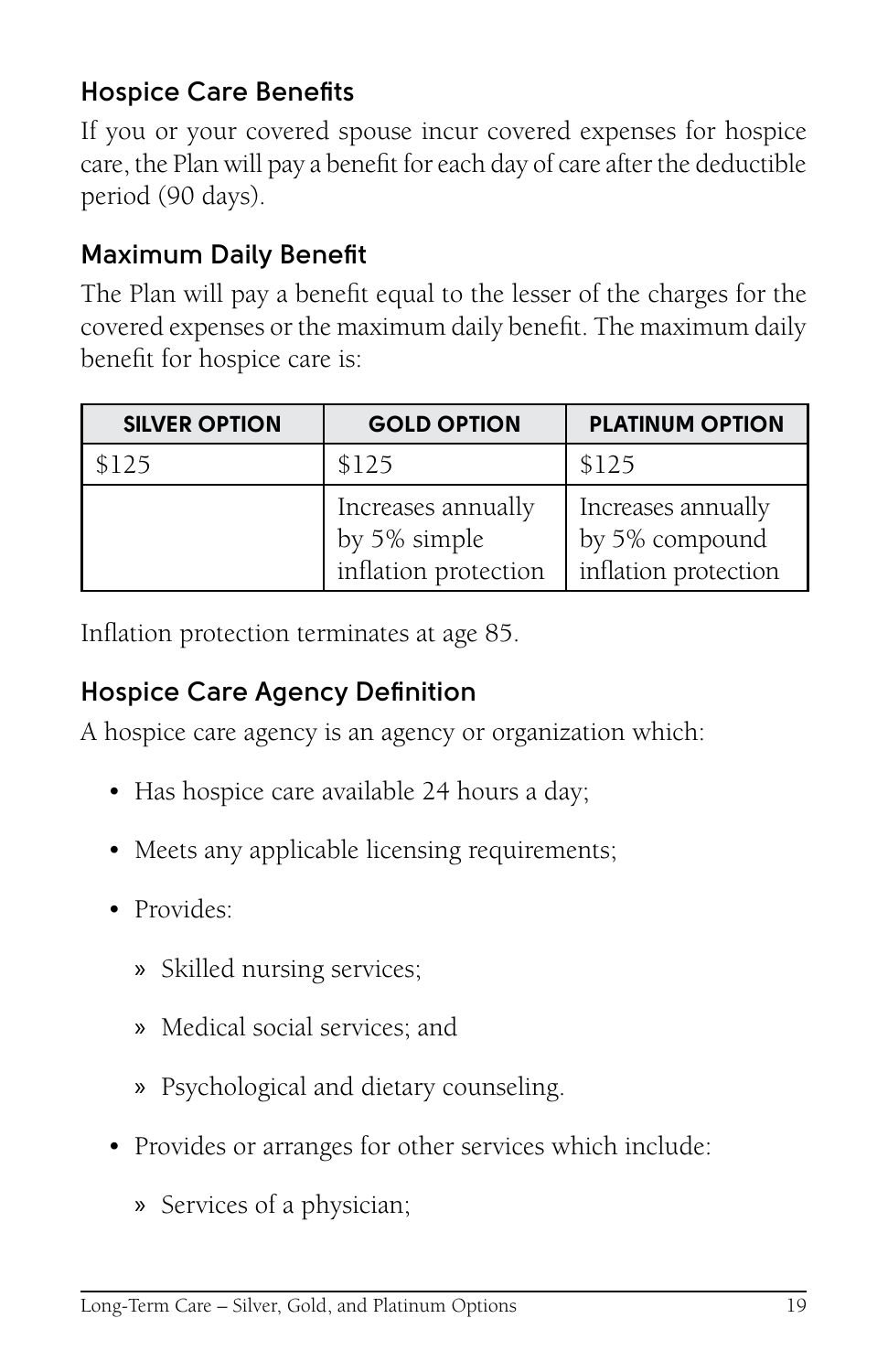- » Physical and occupational therapy;
- » Part-time home health aide services which mainly consist of caring for terminally ill persons; and
- » Inpatient care in a facility when needed for pain control and acute and chronic symptom management.
- Has personnel which include at least:
	- » One physician;
	- » One RN; and
	- » One licensed or certified social worker employed by the agency.
- Establishes policies governing the provision of hospice care;
- Assesses the patient's medical and social needs and develops a hospice care program to meet those needs;
- Provides an ongoing quality assurance program, including reviews by physicians other than those who own or direct the agency;
- Permits all area medical personnel to utilize its services for their patients;
- Keeps a medical record on each patient; and
- Has a full-time administrator.

#### **Skilled Nursing Care Definition**

Skilled nursing care is care furnished under a physician's orders which:

- Requires the skills of technical or professional personnel; and
- Is provided daily (five days a week for restoration services) either directly by or under the supervision of licensed, certified medical professionals.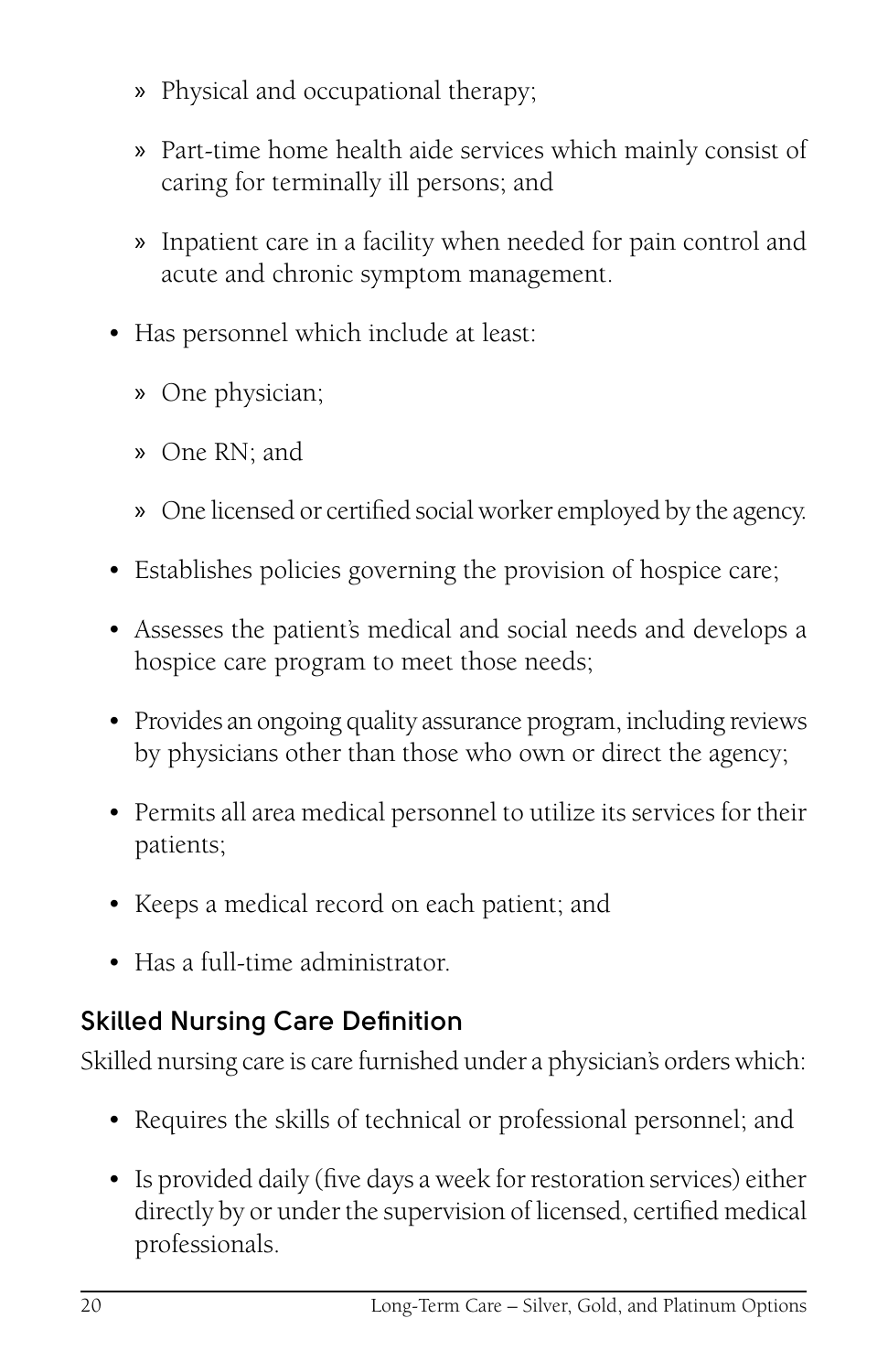### **Intermediate Nursing Care Definition**

Intermediate nursing care is care furnished under a physician's orders which combines a medically-oriented program of simple treatment plans under the supervision of licensed, certified, or registered medical professionals, with emphasis on:

- Physical activity;
- Intellectual stimulation; and
- Social motivation.

### **Respite Care Benefit**

This Plan pays a benefit for each day of respite care, up to a maximum of 14 days during a benefit (calendar) year. Respite care is care furnished during a period of time when the covered member's family or usual primary caregiver is not attending to the covered member's needs. The respite care benefit for any one day is equal to 100% of the daily benefit amount respective to the setting of the benefit (i.e., nursing care facility, assisted living facility, etc.). For example, if respite care is received in a nursing home, expenses are reimbursed up to the nursing home daily benefit maximum. If assisted living facility care or home care services are used, expenses are covered up to those daily benefit maximums.

To qualify for respite care, you must have been under the equivalent of a Covered Program of Care (see page 12) or required qualified long-term care services as listed on page 8 for at least 90 days. However, you do not have to pay for the first 90 days of care as required by the deductible period.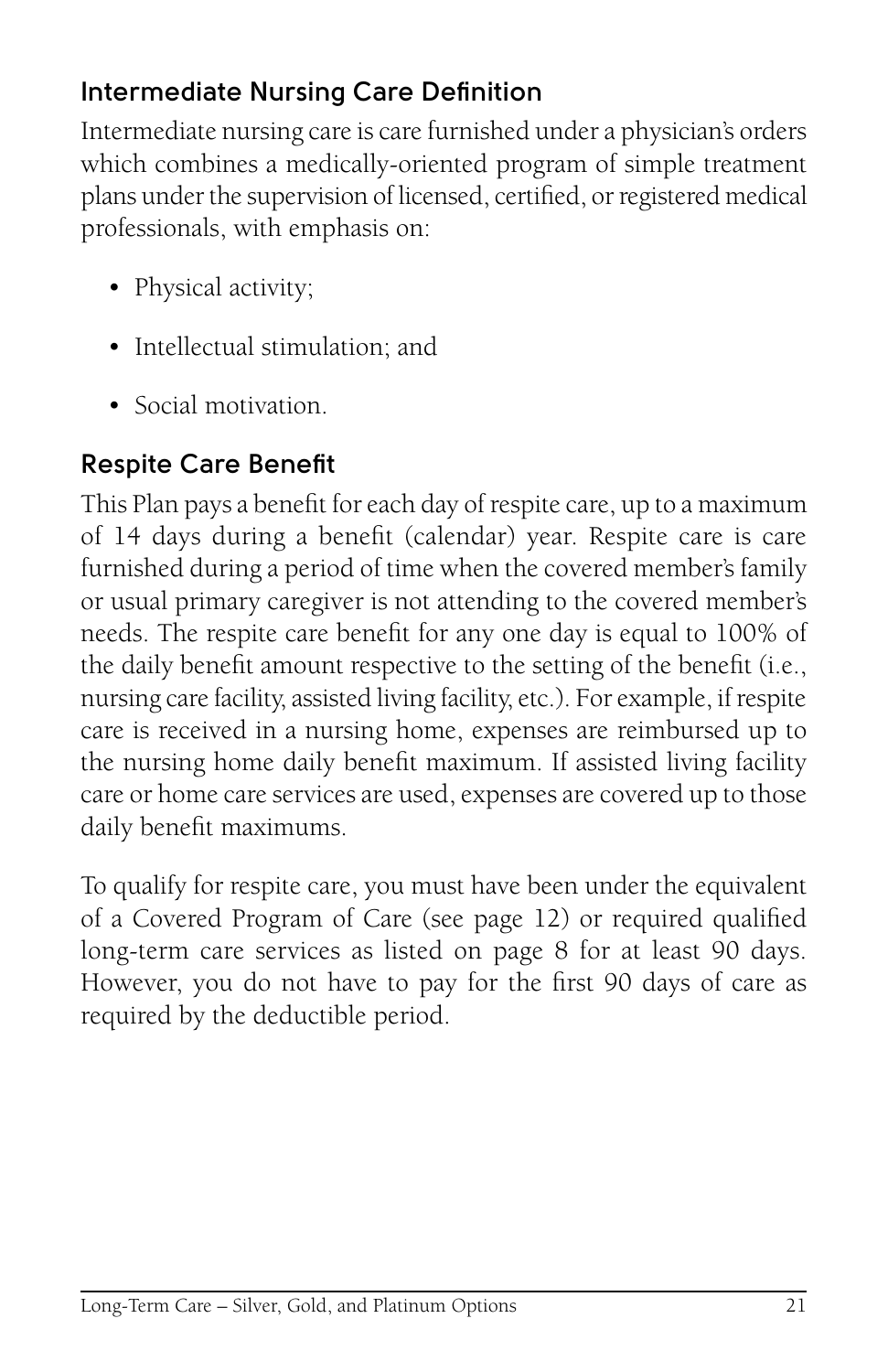### **Inflation Protection**

The Gold and Platinum Options include automatic inflation protection which increases the lifetime maximum and daily benefit amounts annually. The benefit amounts will be increased annually by a factor of 5% as follows:

| <b>GOLD OPTION</b> | <b>PLATINUM OPTION</b> |
|--------------------|------------------------|
| 5% Simple          | 5% Compound            |

#### **Example:**

|       | <b>NURSING FACILITY</b><br><b>DAILY BENEFIT</b> |                                     |                               | <b>LIFETIME</b><br><b>MAXIMUM BENEFIT</b> |
|-------|-------------------------------------------------|-------------------------------------|-------------------------------|-------------------------------------------|
| Year  | Simple<br>Inflation<br>(Gold)                   | Compound<br>Inflation<br>(Platinum) | Simple<br>Inflation<br>(Gold) | Compound<br>Inflation<br>(Platinum)       |
| Start | \$200                                           | \$200                               | \$300,000                     | \$300,000                                 |
| 5     | 250                                             | 255                                 | 375,000                       | 382,884                                   |
| 10    | 300                                             | 326                                 | 450,000                       | 488,668                                   |
| 15    | 350                                             | 416                                 | 525,000                       | 623,678                                   |
| 20    | 400                                             | 531                                 | 600,000                       | 795,989                                   |
| 25    | 450                                             | 677                                 | 675,000                       | 1,015,906                                 |
| 30    | 500                                             | 711                                 | 750,000                       | 1,296,583                                 |

The Gold Option with 5% simple inflation protection increases the nursing facility daily benefit, for example, by \$10 and your lifetime maximum by \$15,000 each year. The Platinum Option with the 5% compound inflation protection increases the daily and lifetime maximum benefits by 5% of the prior year's benefit amount each year. This option increases the benefits by a larger amount over time. Inflation increases apply to all daily benefit amounts and the lifetime maximum.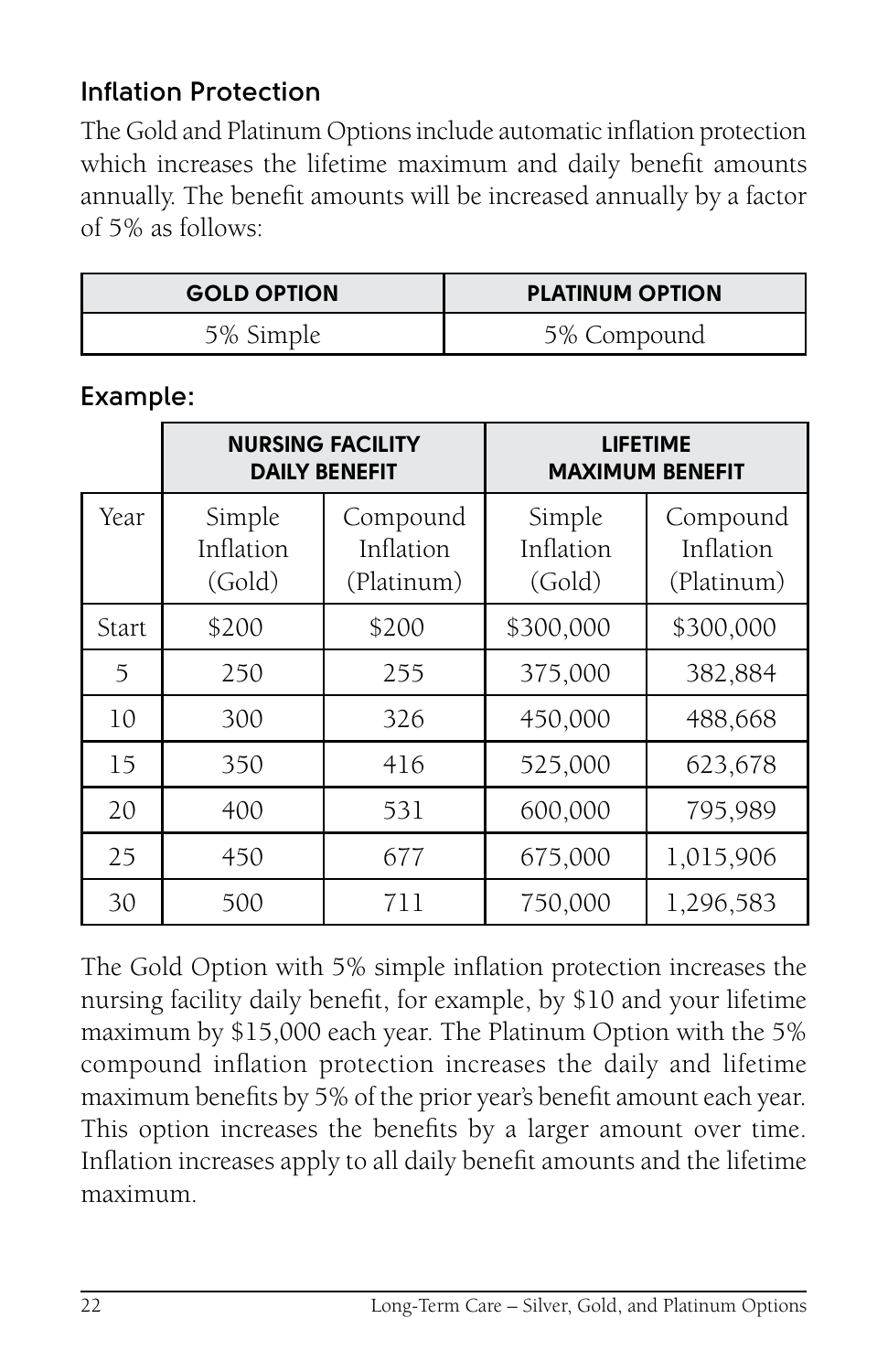Inflation protection increases are made on the anniversary of the effective date of your coverage. For example, if your coverage is effective May 1, 2002, your daily benefit amount will first be increased effective May 1, 2003. Increases will continue annually until the covered member reaches 85. The selected inflation protection will continue to increase the benefit amounts even while you are receiving benefits until the covered member reaches age 85.

### **LONG-TERM CARE EXPENSES NOT COVERED**

### **Pre-existing Conditions Limitation**

The Plan does not cover a Covered Program of Care which is provided or begun before the person's effective date or during the first 12 months of coverage and is caused by a pre-existing condition. Any condition that was diagnosed or treated within the three consecutive months before the individual's effective date is considered a pre-existing condition. (See page 13 for a full description of the pre-existing conditions limitation.)

### **Limitations and Exclusions**

The following services are not covered and no benefits are payable for:

- A loss caused by declared or undeclared war or any such act.
- A loss caused by a suicide attempt or an intentionally selfinflicted injury.
- A confinement in a government institution, unless the covered individual is legally obligated to pay a charge.
- Services received or expenses incurred on any day the covered individual is confined to a hospital.
- Services or expenses that are covered by the State of Alaska retiree group medical plan.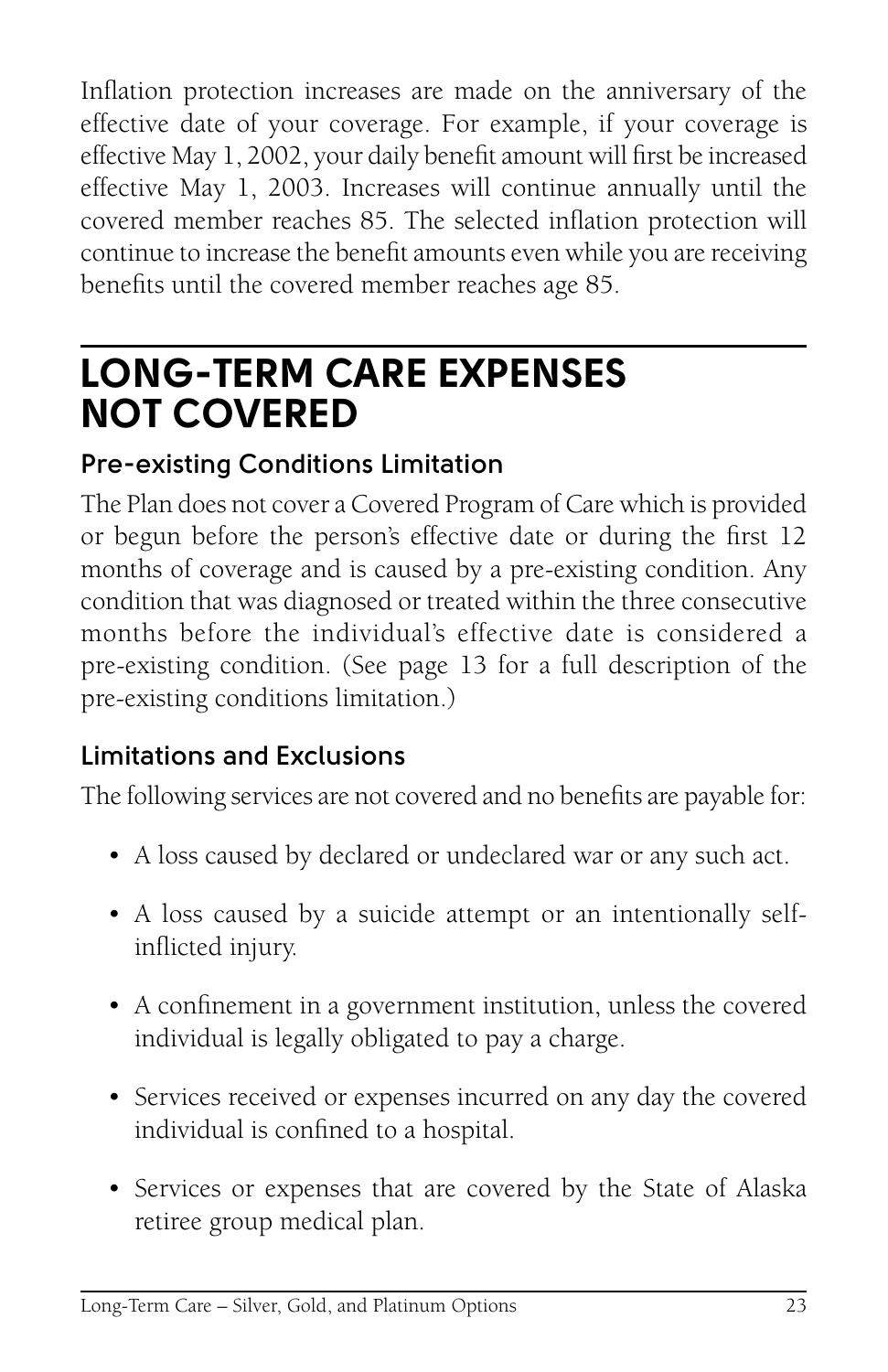- Services received or expenses incurred outside the United States.
- Services provided by a person who usually resides in the covered individual's home or is a member of the covered individual's family, or when the person performing the service normally does not charge for the service.
- Services received for which the covered individual is not legally obligated to pay.
- Services received which are covered under Medicare.
- Services provided or required because of the past or present service of any person in the armed forces of a government.
- Services provided or required under any law or governmental program except Medicaid.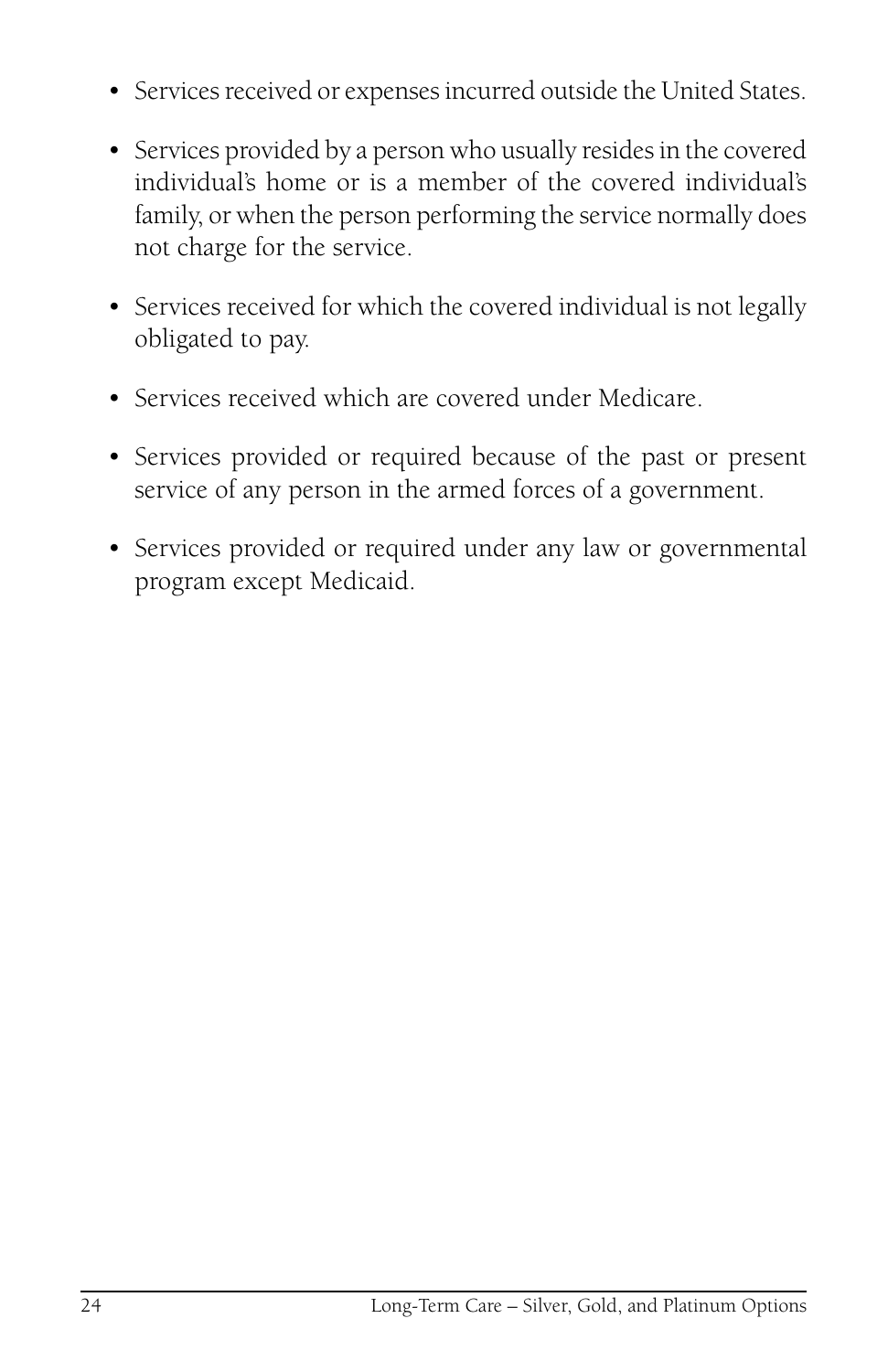# **CLAIM FILING**

# **INITIAL CLAIM**

To start the claim process, you or your representative should call the claims administrator's toll-free number (listed in the front of this booklet or available from the Division). You should be prepared to provide information on your condition and care needs and proof you are chronically ill. If the claims administrator requires additional information, they may contact you, your representative, your physician or another person familiar with your condition. You may be required to provide access to your medical records. The claims administrator has the right to have you examined, at the Plan's expense, by a health care provider and to conduct an on-site assessment.

The claims administrator has the right to review your continuing eligibility to receive benefits. In order to remain eligible for benefits, a licensed healthcare practitioner (see page 13) must recertify you as chronically ill at least every twelve months.

### **FILING DEADLINE**

You must submit your claim in writing to the claims administrator and you must give proof of the nature and extent of the loss.

Be sure to report claims promptly. The deadline for filing a claim for benefits is 90 days after the start of a Covered Program of Care. If, through no fault of your own, you are unable to meet the deadline for filing a claim, your claim will be accepted if you file as soon as reasonably possible, but not later than one year after the deadline unless you are legally incapacitated. Otherwise, late claims will not be covered.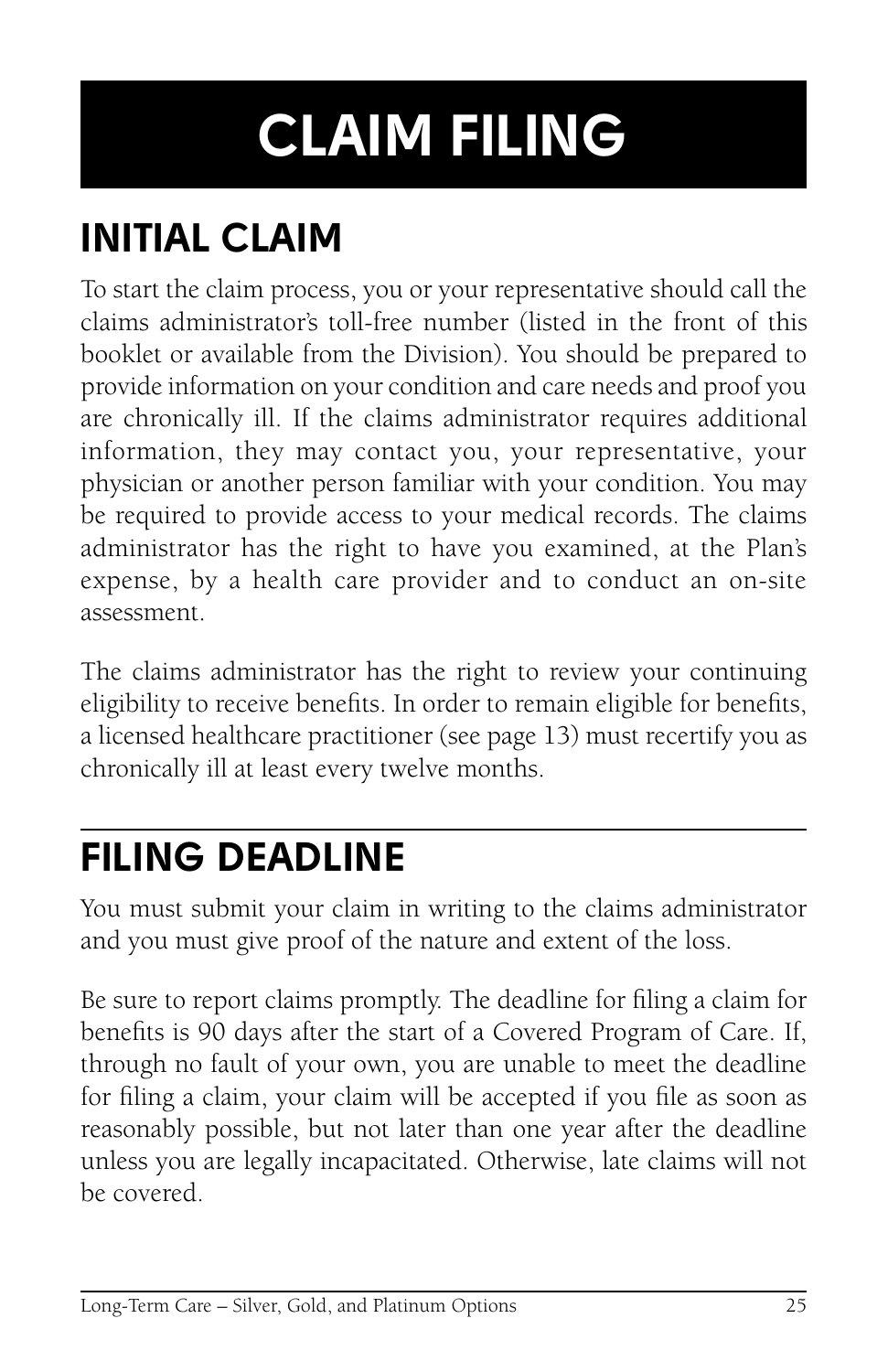# **BENEFIT PAYMENTS**

If you have not paid the provider and you include the provider's name, address, and tax identification number, the claims administrator will pay the provider directly. If you have already paid the provider and this fact is clearly shown on the claim form, the claims administrator will send the benefit check to you along with the *Explanation of Benefits*  form.

### **RECORDKEEPING**

Keep complete records of expenses. Important records are:

- Names of physicians and others who furnish services;
- The dates expenses are incurred; and
- Copies of all bills and receipts.

You should also keep **all** *Explanation of Benefits* forms sent to you as it is not possible for the claims administrator to provide duplicate copies.

### **IF A CLAIM IS DENIED**

Your *Explanation of Benefits* form explains the reasons why your claim or certification, or any portion, has been denied. It is important you understand these reasons. You should refer to this booklet and, if necessary, call the claims administrator for clarification. If you feel the claim should be covered under the terms of your Plan, you may take the following steps to file an appeal.

### **Claims Administrator Appeals**

If you feel that the claim or certification should be covered under the terms of this Plan, you or your provider should make a written appeal to the claims administrator. You should include any documents,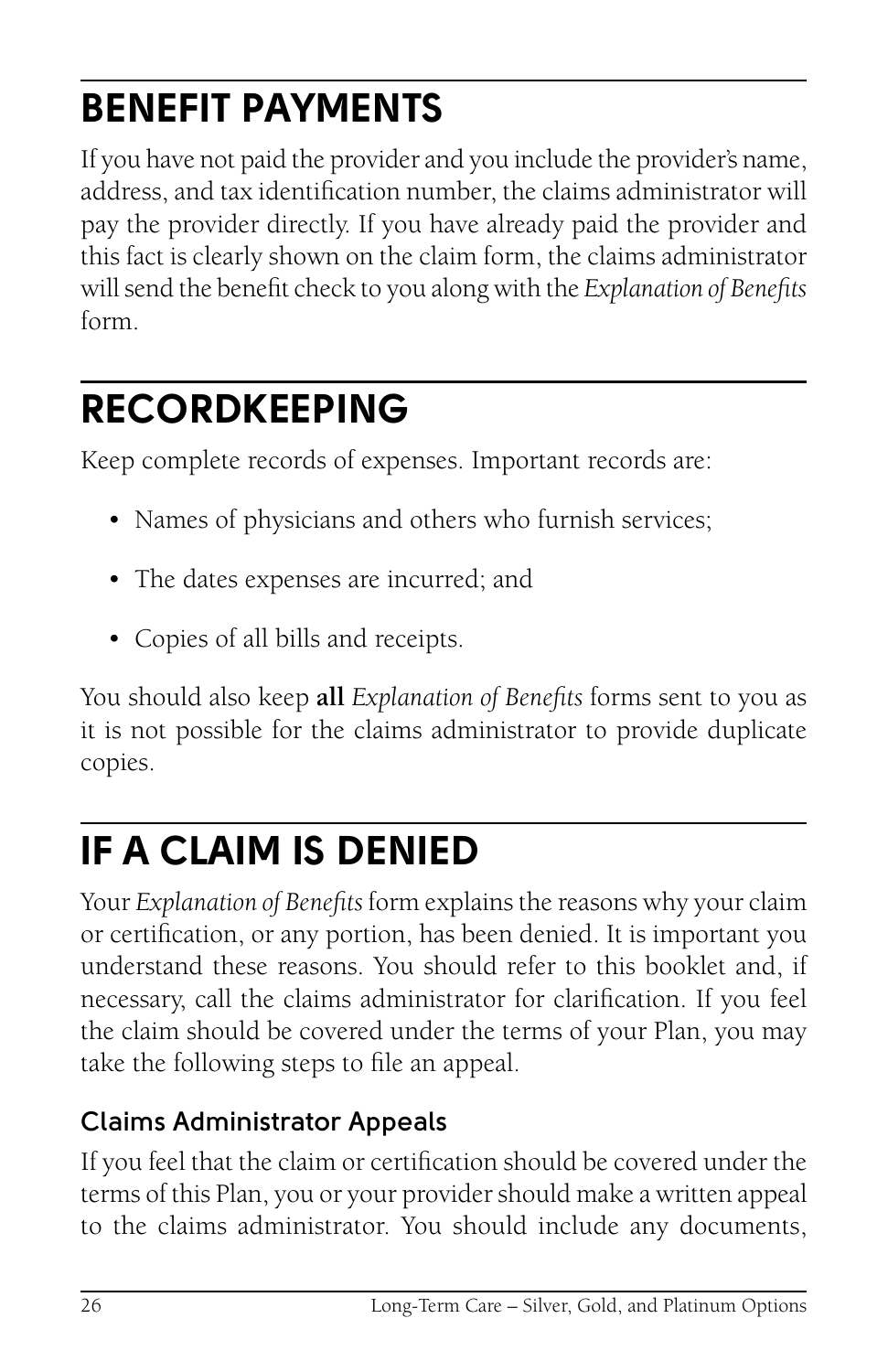records, or other information which you would like to have reviewed in connection with your appeal. Your appeal must be received within 60 days of the date the denial is issued. Your appeal will be reviewed and the claims administrator will send you a written response.

### **Plan Administrator Appeals**

Claim denials can be appealed to the Plan administrator if:

- Benefits covered by the Plan have been denied; or
- The reimbursement is lower than the Plan provides.

Claim denials cannot be appealed if a claim is denied because it is not covered by the Plan.

If, after exhausting your appeal rights to the claims administrator, you feel that the services should be covered under the terms of the Long-Term Care Plan, you may send a written appeal to the Division. Your appeal should include copies of the claim documents, benefit explanations, and all correspondence between you and the claims administrator. Your appeal must be postmarked or received within 45 days of the claims administrator's final decision.

The Division will review your appeal to determine if it should be covered under the terms of the Long-Term Care Plan or will refer your appeal to an independent medical review group. Once the review is complete, the Division will issue a written decision.

#### **Emergency Procedures**

If a member's life or health is threatened by delays inherent in the formal appeals process, you may request an emergency review. In making an emergency determination, we will generally rely on the opinion of your treating physician.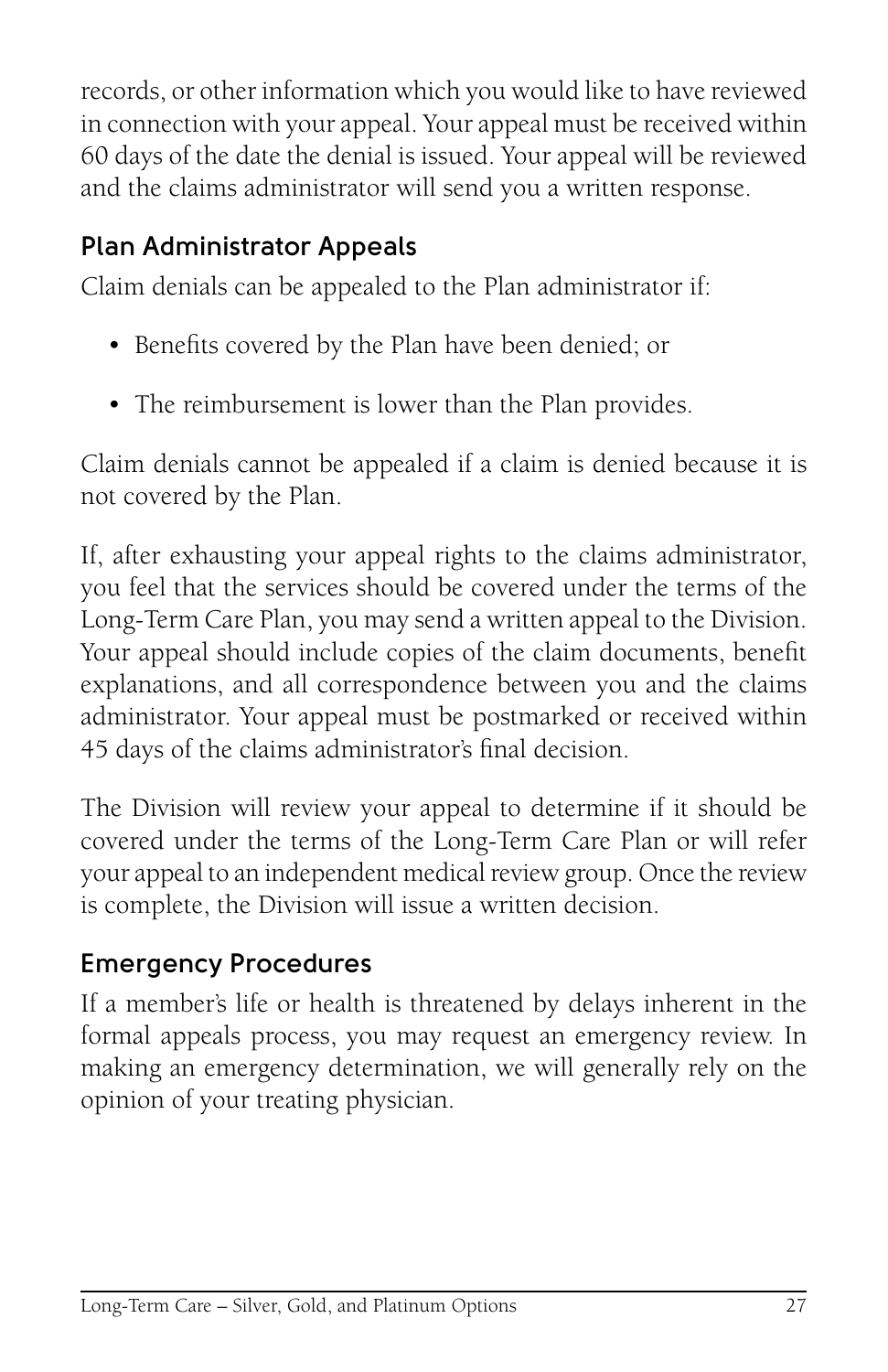# **GENERAL PROVISIONS**

# **COORDINATION WITH MEDICARE**

If a covered member incurs charges for which benefits are payable under Medicare (including benefits that would be payable except for application of Medicare's deductible or coinsurance features), the benefits payable under this Plan for these charges will be reduced by the benefits payable under Medicare.

## **COORDINATION OF BENEFITS**

Daily benefits are payable only for that portion of an expense which is not payable under:

- Any federal, state, or other governmental health care plan of law, except Medicaid.
- Any other plan which any employer contributes to or sponsors.
- Any occupational disease law.
- Any motor vehicle no-fault law.

Benefits will be reduced by the dollar amount paid by any of the above, to the extent that the combination of this Plan's benefit and the above exceeds 100% of the actual covered expenses.

### **LIFETIME MAXIMUM BENEFIT**

No more than the lifetime maximum benefit for the option selected will be payable during the lifetime of any individual.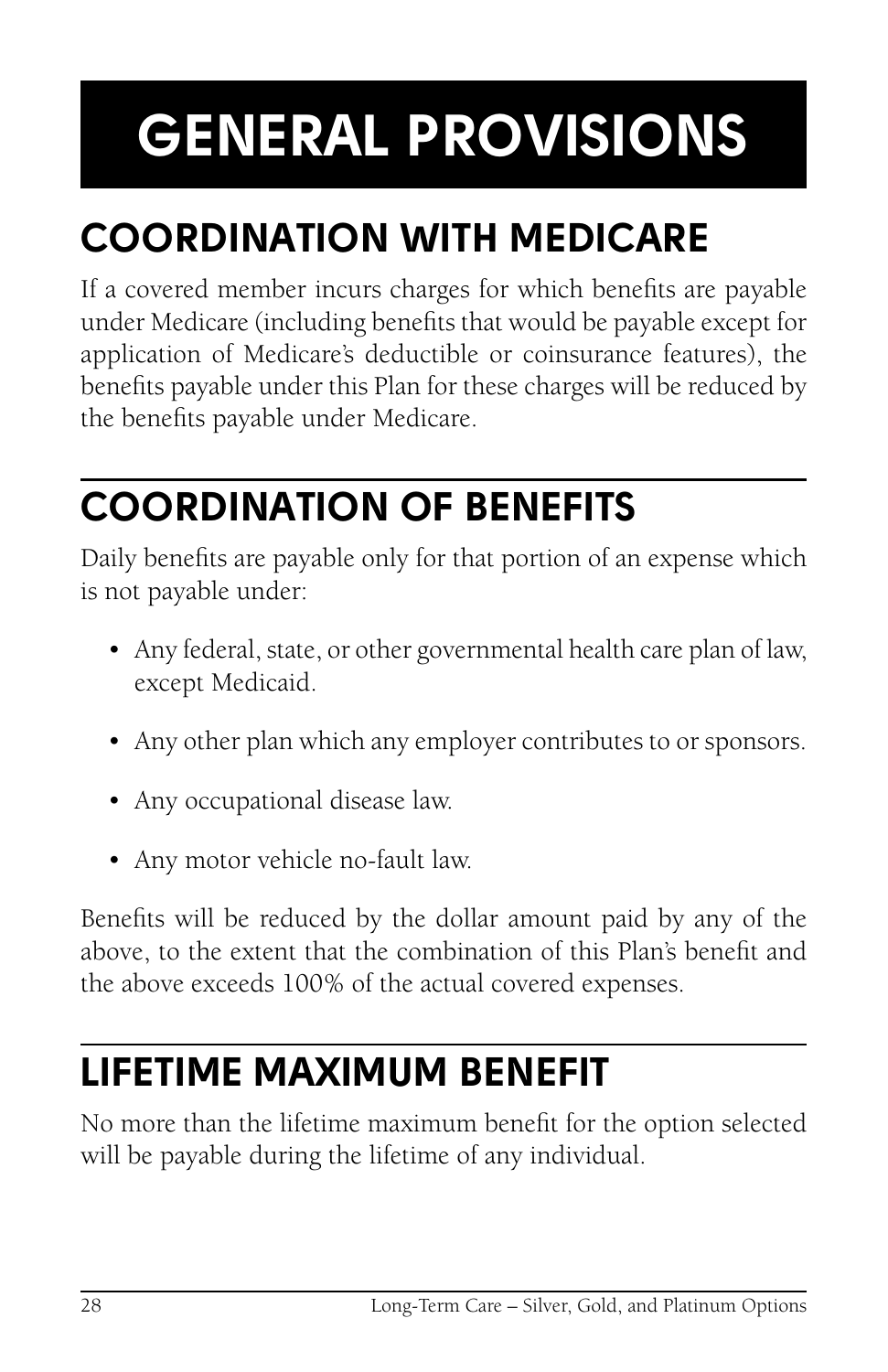### **BENEFITS AFTER COVERAGE TERMINATION**

If coverage terminates because the group policy is discontinued, the Plan will continue to provide benefits for individuals who are under a Covered Program of Care on the date of the discontinuance. This coverage will continue only until the earlier of:

- The date the individual is no longer under a continuous and uninterrupted Covered Program of Care;
- The date of an individual's death; or
- The date that any applicable maximum is exhausted.

## **CONTINUATION OF COVERAGE**

Your coverage will terminate:

- When your retirement benefit stops;
- If you are required to pay your premium directly to the claims administrator and you fail to pay the premium on time,
- When you reach your lifetime maximum benefit; or
- If the Long-Term Care Plan is terminated for all members.

Your spouse's coverage terminates at the same times listed above unless you divorce. In that case, your spouse's coverage terminates on the date the divorce is final.

If coverage is terminated because your retirement benefit stops or if your spouse's coverage is terminated due to divorce, coverage may be continued by paying the premium directly to the claims administrator.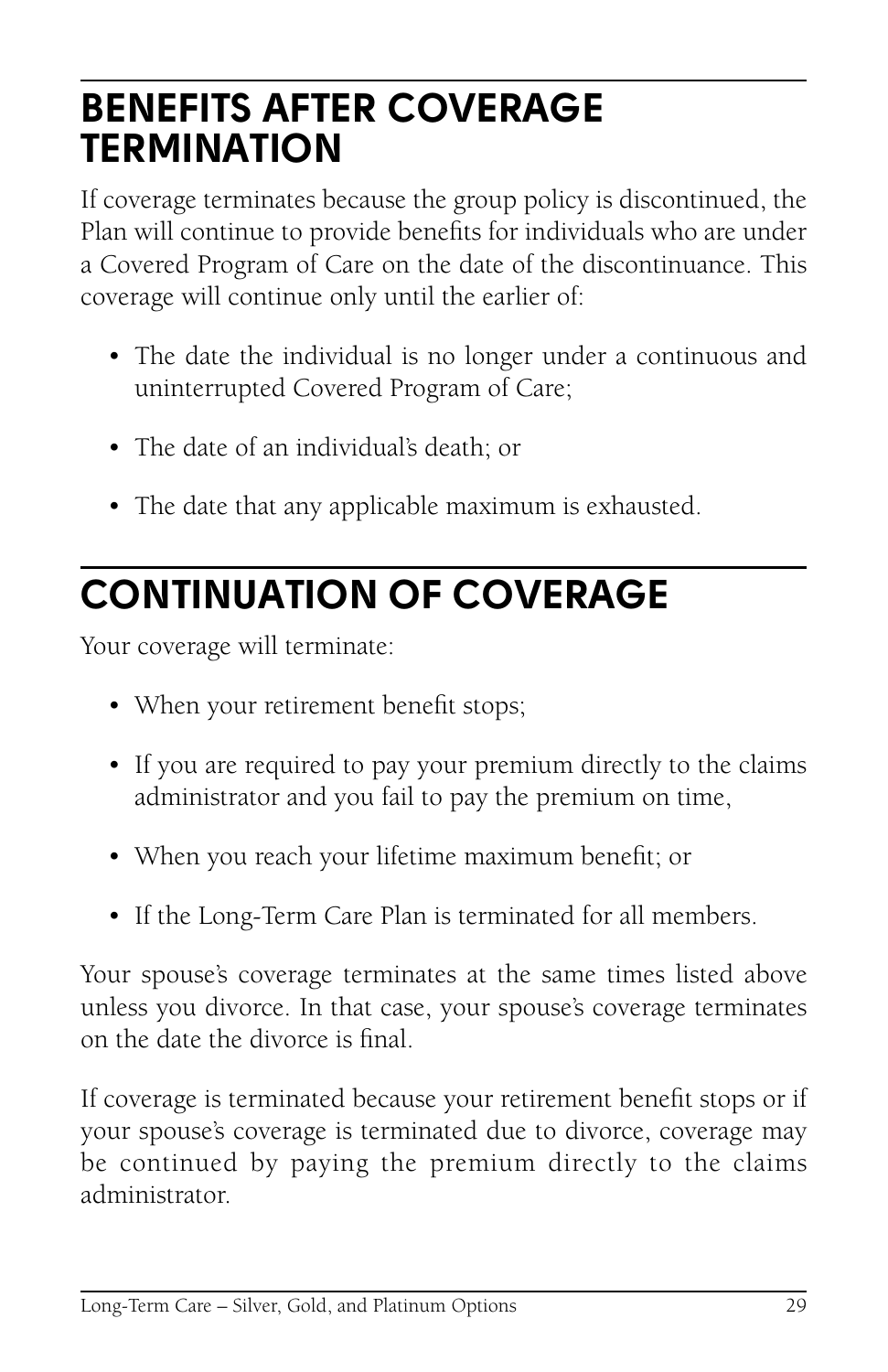If the Long-Term Care Plan is terminated for all members, and is not replaced by a new plan within 31 days that has benefits which are substantially equivalent to those provided by this Plan and calculates premiums based on your age at the inception of coverage under this Plan, you may continue your coverage.

## **INDIVIDUAL CASE MANAGEMENT**

If you have an illness or accident that may extend for some time, the Long-Term Care Plan provides for alternate means of care through Individual Case Management (ICM).

When reviewing claims for the ICM program, the claims administrator always works with you, your family, and your physician so you receive close, personal attention. The claims administrator identifies and evaluates potential claims for ICM, always keeping in mind that **alternative care must result in savings without detracting from the quality of care.**

Through ICM, the claims administrator can consider recommendations involving expenses usually not covered for reimbursement. This includes suggestions to use alternative medical management techniques or procedures or suggestions for cost-effective use of existing Plan provisions.

If you have questions regarding ICM and its possible application to you, call the claims administrator. All parties must approve alternate care before it is provided.

# **GUARANTEED RENEWABLE**

This Plan is guaranteed renewable. This means that you have the right to continue this coverage as long as you pay your premiums on time. Premiums may change on a class basis. Your coverage may not be cancelled or terminated on the grounds of your age or the deterioration of your mental or physical health.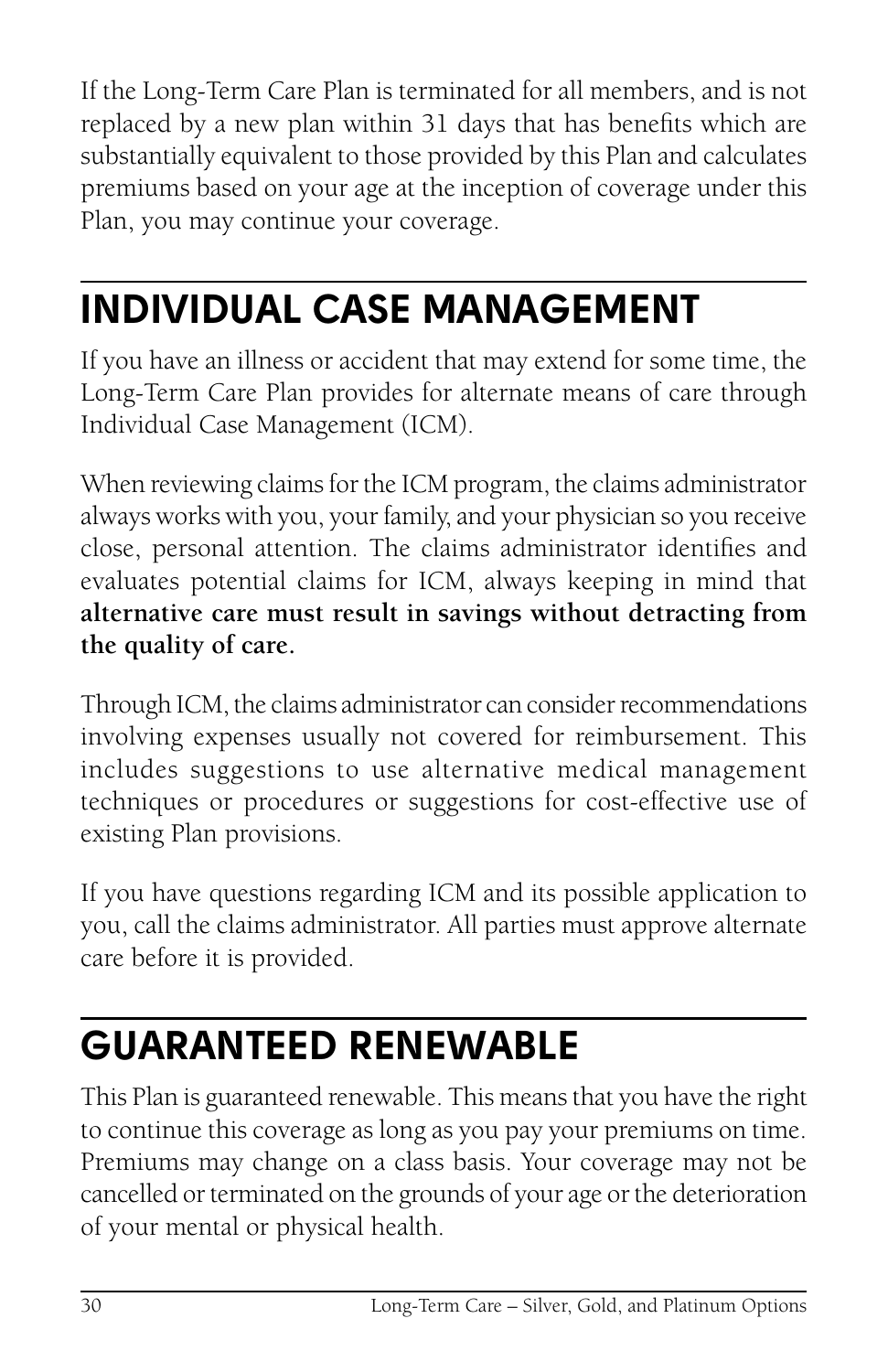## **APPLICABLE LAW AND VENUE**

This policy, issued and delivered in the State of Alaska, is governed by the laws of the State of Alaska. Any and all suits or legal proceedings of any kind brought against the State must be filed in the First Judicial District, Juneau, Alaska, within three years from the deadline for filing a claim.

The claims administrator will not attempt to reduce or deny a benefit payable for loss on the grounds that a disease or condition existed before coverage became effective if the loss occurs more than two years from the date coverage began. This provision will not apply to conditions specifically named as excluded from coverage on the date of the loss.

# **RIGHT OF EXAMINATION**

The claims administrator has the right and opportunity to examine, at its own expense, a claimant as often as it may reasonably require during the pending claim, or while benefits are being paid.

# **OTHER PROVISIONS**

The following additional provisions apply to your coverage:

- You cannot receive multiple coverage under this Plan. Spouses insured as retirees cannot be eligible dependents.
- If, under this Plan, a misstatement of facts affecting your coverage occurs, the actual facts will be used to determine the coverage in force.
- If you applied for coverage during the initial open enrollment period, you were required to provide evidence of good health. Your approval for coverage under this Plan is based on your answers to questions on the application. If your answers are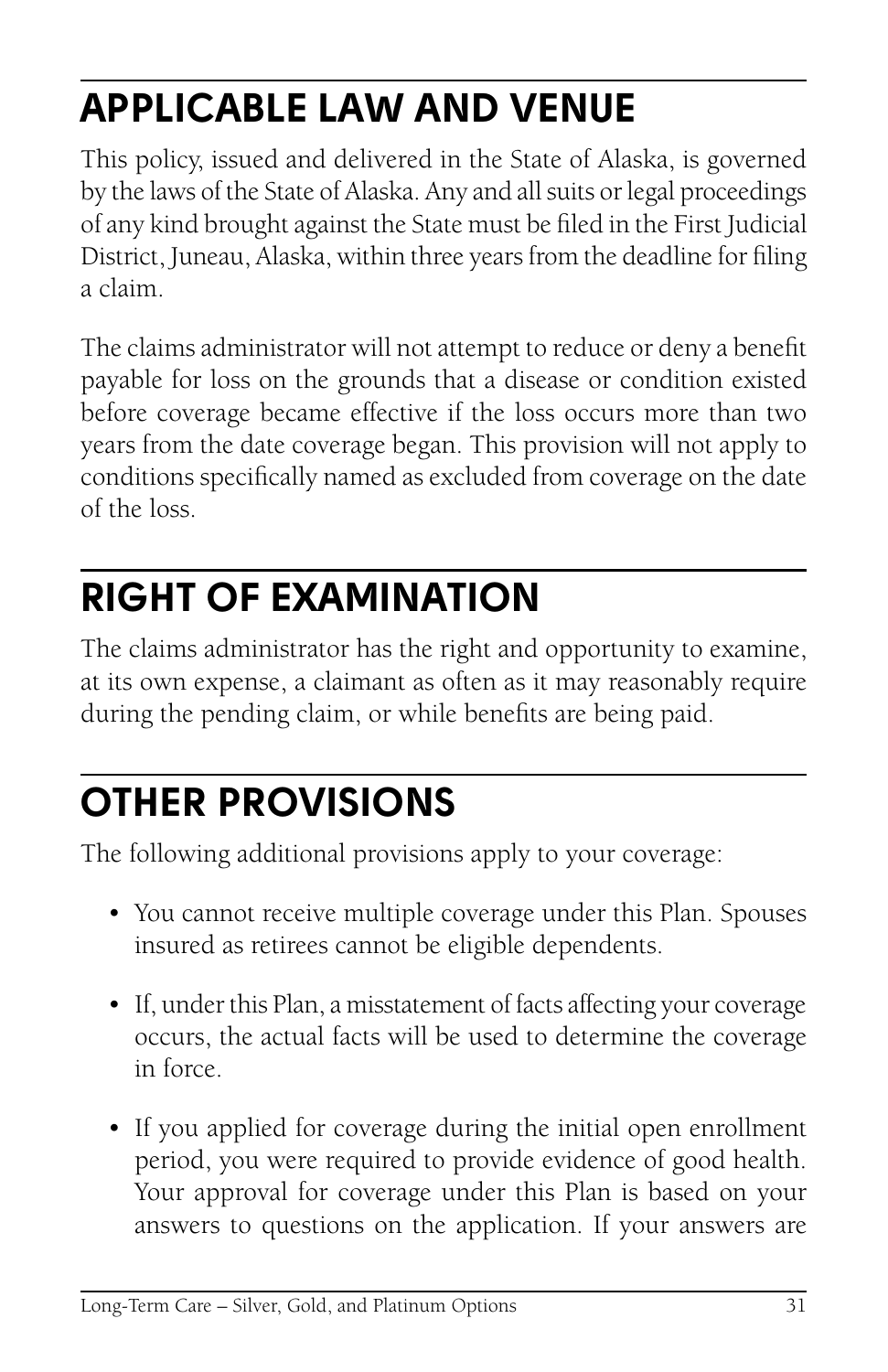incorrect or untrue or contain a material omission, the Plan has the right to deny benefits or rescind your coverage. The best time to clear up any questions is before a claim arises. If for any reason, any of your answers are incorrect, contact the Division.

### **REIMBURSEMENT PROVISION**

If you or a dependent suffers a loss or injury caused by the act or omission of a third party, long-term care benefits for the loss or injury will be paid only if the person suffering the loss or injury, or the legally authorized representative, agrees in writing:

- To pay the Long-Term Care Plan up to the amount of the benefits received under the Plan if damages are collected from the third party or their representative. Damages may be collected by action at law, settlement, or otherwise.
- To provide the claims administrator a lien for the amount of the benefit paid or to be paid. This lien may be filed with the third party, his or her agent, or a court which has jurisdiction in the matter.

# **ACCESS TO RECORDS**

All members of the Plan consent to and authorize providers to examine and copy any portions of the facility or medical records requested by the Plan when processing a claim, certification, or claim appeal. Members are the retiree and eligible dependents covered by the Plan.

# **CANCELLATION**

The State of Alaska may cancel any portion of the contract with the claims administrator without the consent of the members by written notice delivered to the claims administrator not less than 60 days before the cancellation is effective.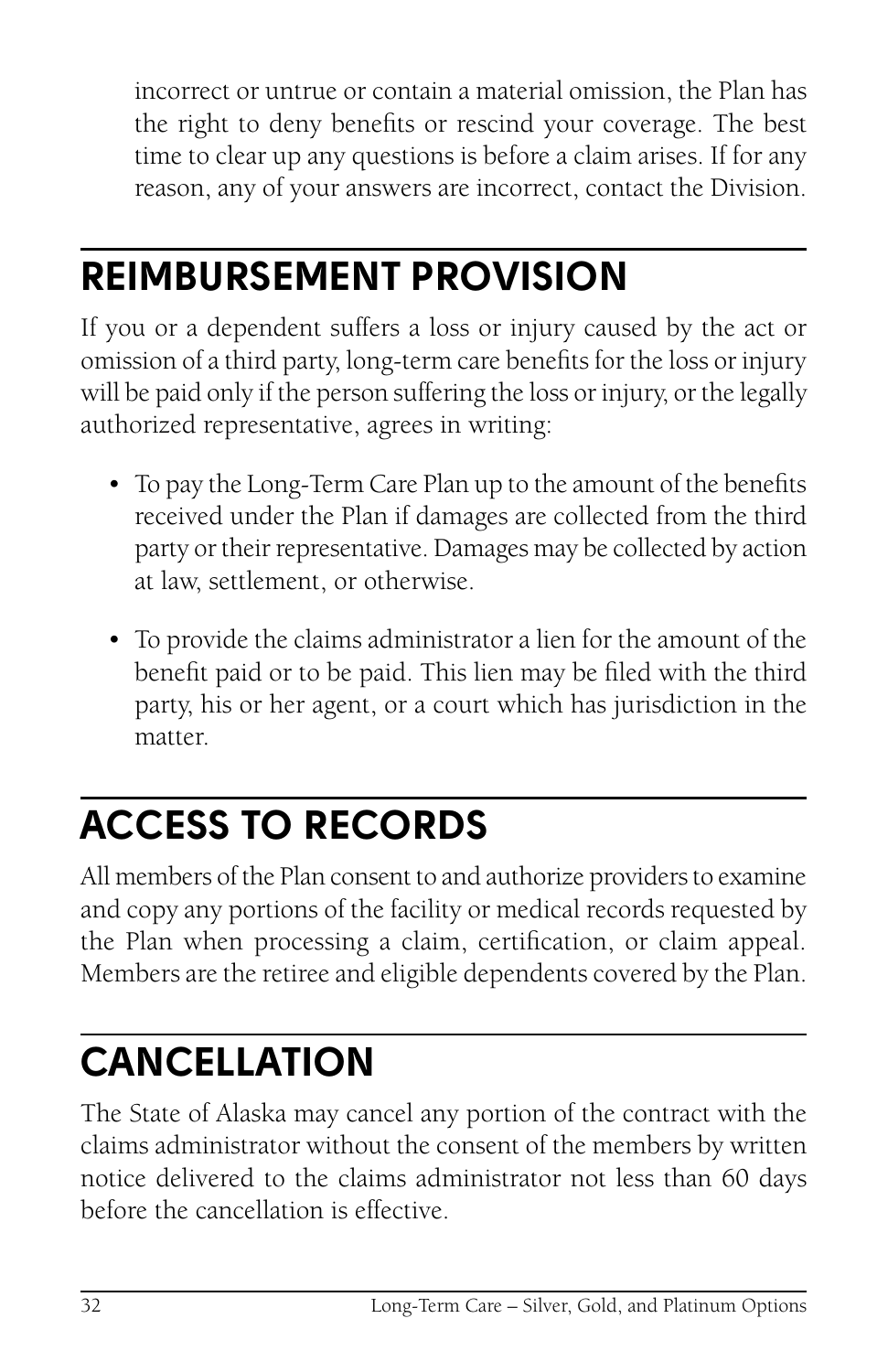# **CHANGES TO PLAN**

Neither the claims administrator nor any agent of the claims administrator is authorized to change the form or content of this Plan in any way except by an amendment that becomes part of the Plan over the signature of the Plan administrator.

# **CONTRACT LIABILITY**

The full extent of liability under this Plan and benefits conferred, including recovery under any claim of breach, will be limited to the actual cost of hospital and long-term care services as described here and will specifically exclude any claim for general or special damages that includes alleged "pain, suffering, or mental anguish."

### **EPIDEMICS AND PUBLIC DISASTERS**

The services this Plan provides are subject to the availability of facilities and the ability of facilities, facility employees, physicians and surgeons, and other providers to furnish services. The Plan does not assume liability for epidemics, public disasters, or other conditions beyond its control which make it impossible to obtain the services that this Plan provides.

### **EVIDENCE OF NEED**

The claims administrator may require any person who receives services under this Plan to submit a certificate of need within a reasonable time from people or organizations considered appropriate. Members cannot continue to receive benefits under this Plan unless they provide a requested certificate, subject to a medical review board, that substantiates the necessity for continued care. The claims administrator will not request such a certificate more frequently than every 10 days.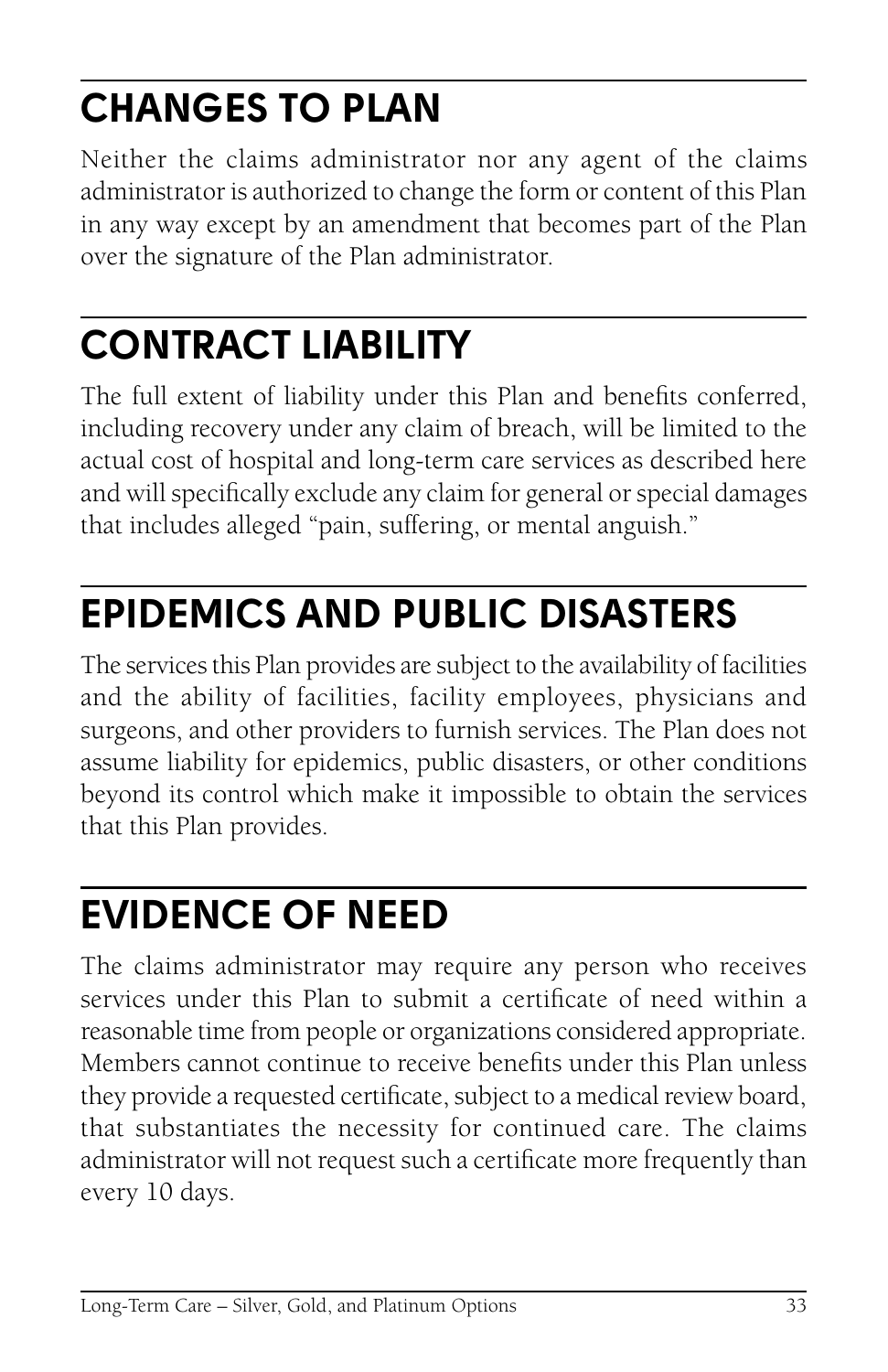# **FACILITY OF PAYMENT**

Whenever payments which should have been made under this Plan are made under other programs, this Plan has the right, at its discretion, to pay over to any organizations making other payments any amounts it determines are warranted. These amounts are considered benefits paid under this Plan, and, to the extent of these payments, this Plan is fully discharged from liability under this contract.

### **FREE CHOICE OF PROVIDER**

You may select any provider who meets the definitions as outlined in this Plan.

The payments made under this Plan for services rendered by a provider are not construed as regulating in any way the fees that the provider charges.

Under this Plan, payments may be made, at the discretion of the claims administrator, to the provider, or other person or organization furnishing the service or making the payment, or to the retiree, or to such person or organization and the retiree jointly.

The providers that furnish care and services or other benefits to members do so as independent contractors. The Plan is not liable for any claim or demand from damages arising from or in any way connected with any injuries that members suffer while receiving care in any facility or services from any provider.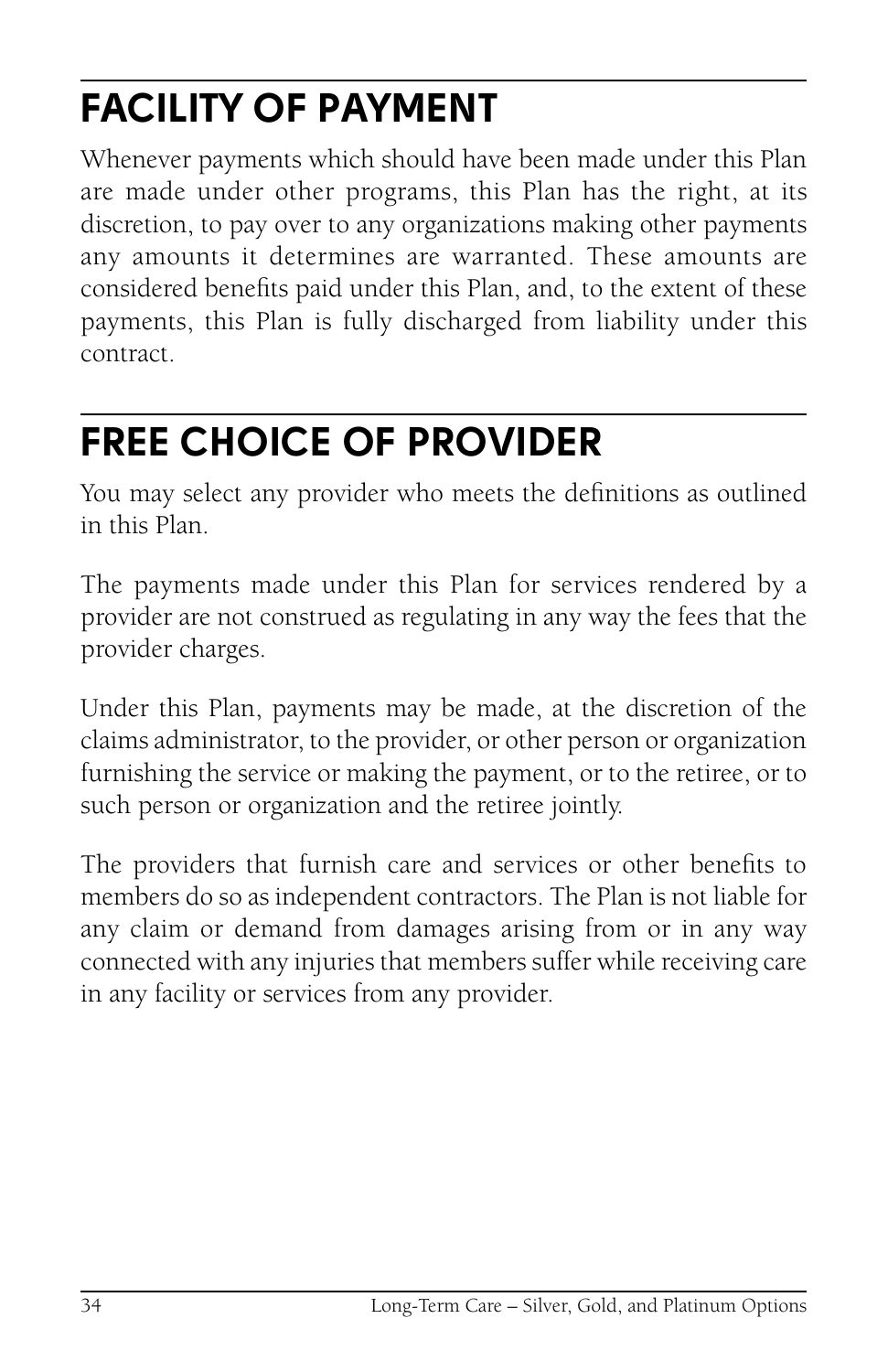# **NOTICE**

Any notice the claims administrator is required to send is considered adequate if it is mailed to the member or to the State of Alaska, at the address appearing on the claims administrator's records. Any notice required of the member is considered adequate if mailed to the principal office of the claims administrator at the address on your identification card.

### **PLAN MUST BE EFFECTIVE**

Long-term care coverage is expense-incurred coverage only and not coverage for the disease or injury itself. This means that this Plan will pay benefits only for expenses incurred while this coverage is in force. No benefits are payable for health expenses incurred before coverage has commenced or after coverage has terminated, even if the expenses were incurred as a result of an accident, injury, or disease which occurred, commenced, or existed while coverage was in force. An expense for a service or supply is incurred on the date the service or supply is furnished.

### **MEDICAL OUTCOMES**

The claims administrator makes no express or implied warranties and assumes no responsibility for the outcome of any covered services or supplies.

### **PREMIUMS**

The amount of the monthly premium may change due to a rate change on a class basis. If you fail to pay any required premiums, your rights under this Plan will be terminated. Benefits will not be available until you have been reinstated under the provisions of the Plan as defined in this booklet.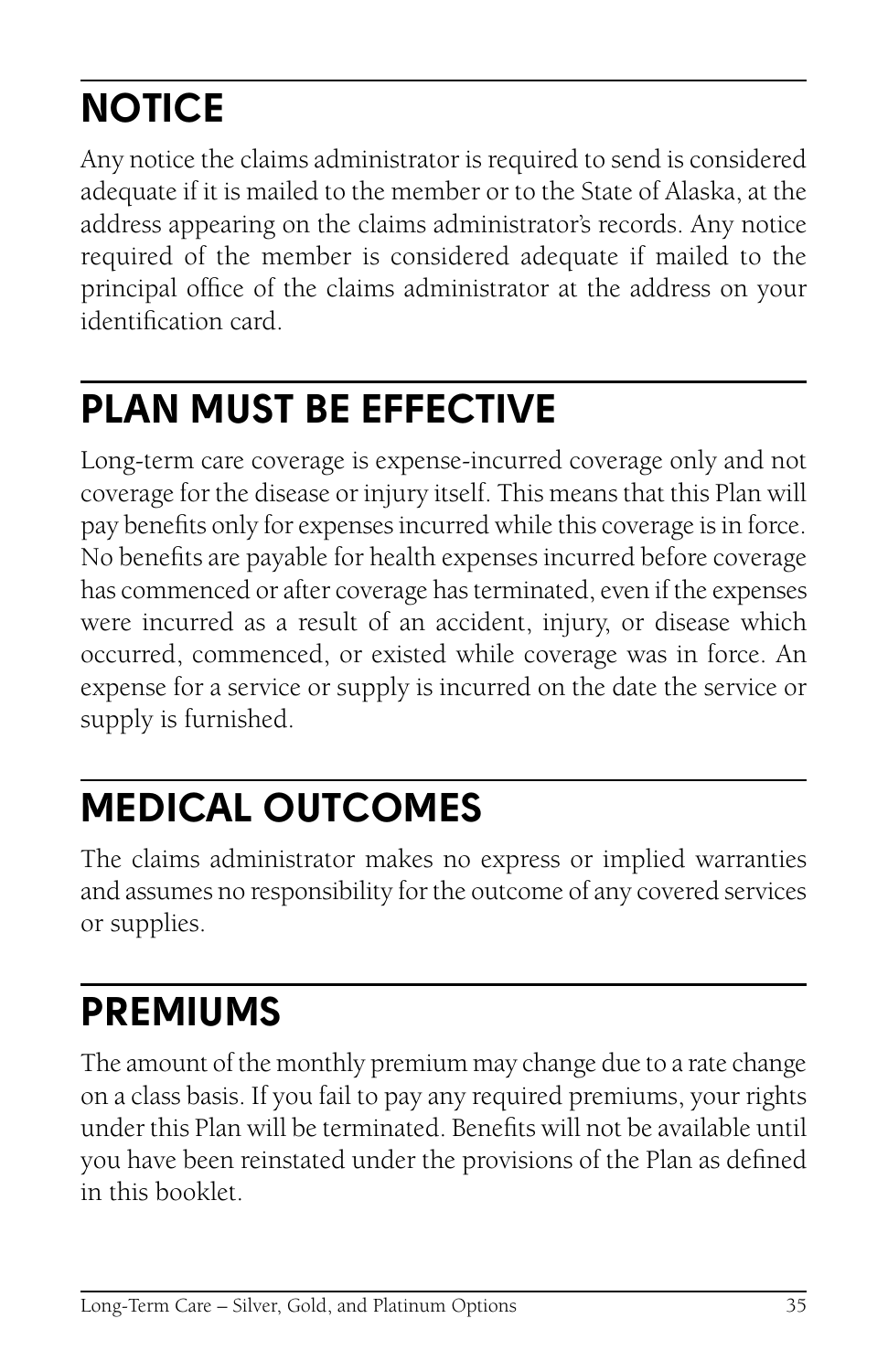# **PRIOR COVERAGE**

If you or your dependent are confined in a facility, including home health care, while covered under a prior certificate or agreement and you or your dependent remains continuously confined past the date coverage begins under this Plan, the benefits of the prior certificate or agreement apply until you or your covered dependent is discharged.

### **RIGHT OF RECOVERY**

Whenever the Plan pays for covered services in excess of the maximum amounts payable, no matter to whom the benefits are paid, the Plan has the right:

- To require the return of the overpayment on request; or
- To reduce, by the amount of the overpayment, any future claim payment made to or on behalf of that person or another person in his or her family.

This right does not affect any other right of recovery this Plan may have as to the overpayment.

### **RIGHT TO RECEIVE AND RELEASE NECESSARY INFORMATION**

The Plan may release or obtain information from any other insurance plan it considers relevant to a claim made under this Plan. This information may be released or obtained without the consent of, or notice to, you or any other person or organization. You must furnish the Plan with information necessary to implement the Plan's provisions.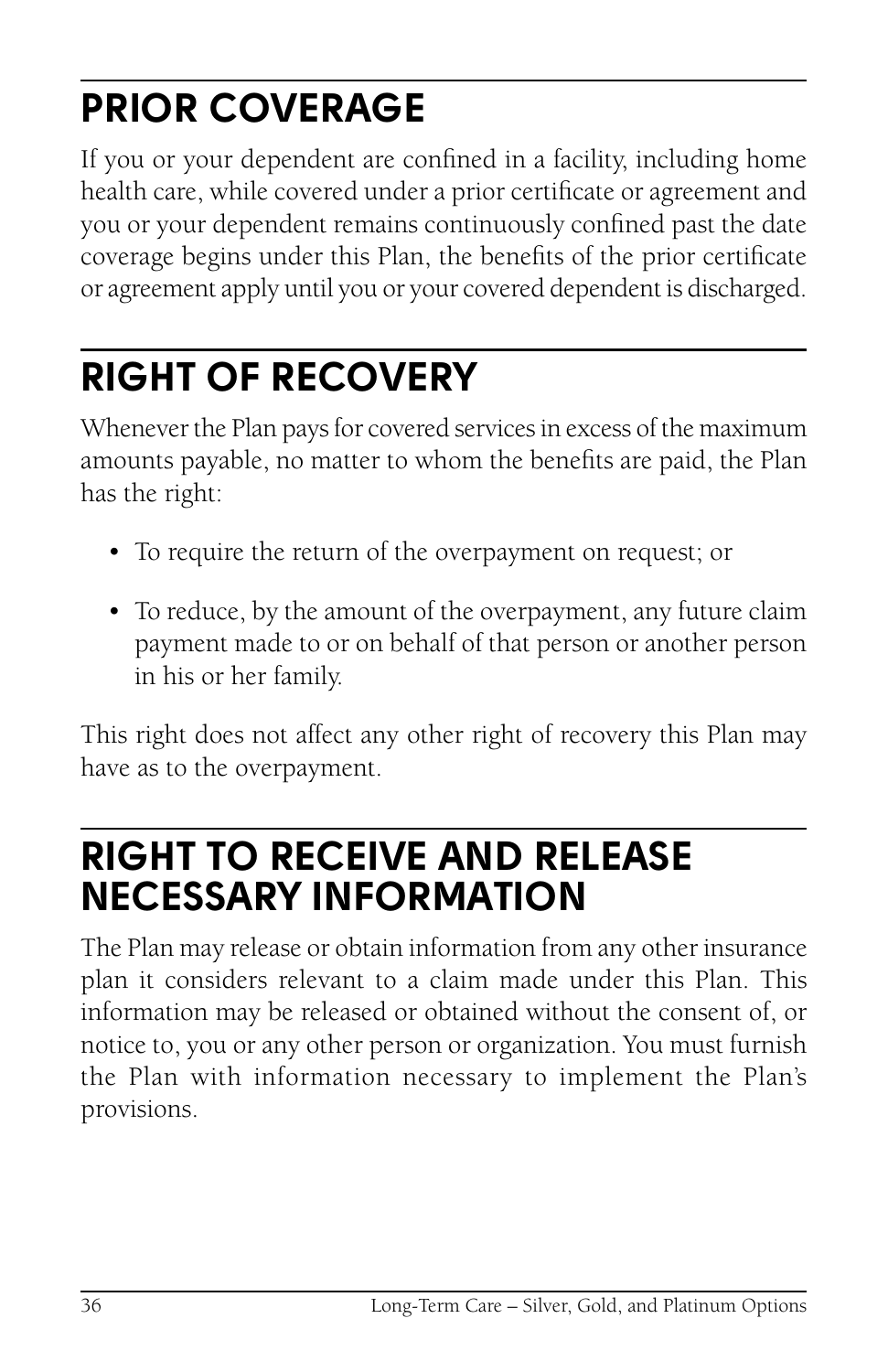### **TRANSFERS OF BENEFITS, ASSIGNMENT, GARNISHMENT, AND ATTACHMENT**

All rights to benefits under this Plan are personal and available only to you. They may not be transferred to anyone else.

Benefits or other rights of members of this Plan are not assignable or subject to garnishment or attachment by creditors. Also, this Plan is not obligated by any attempted or purported assignment, garnishment, or attachment. The Plan may pay for services or supplies to a member by remitting funds to you, the provider of services or supplies, the group, another carrier, or jointly to any of these. The Plan's good faith remittance discharges its obligation to the extent of the remittance amount, and it is not liable to anyone because of the selection of the payee.

### **VESTED RIGHTS**

This Plan does not confer rights beyond the date coverage is terminated or the effective date of any change to the Plan provisions, including benefits and eligibility provisions. For this reason, no rights from this Plan can be considered vested rights. You are not eligible for benefits or payments from this Plan for any services, treatment, medical attention, or care rendered after the date your coverage terminates.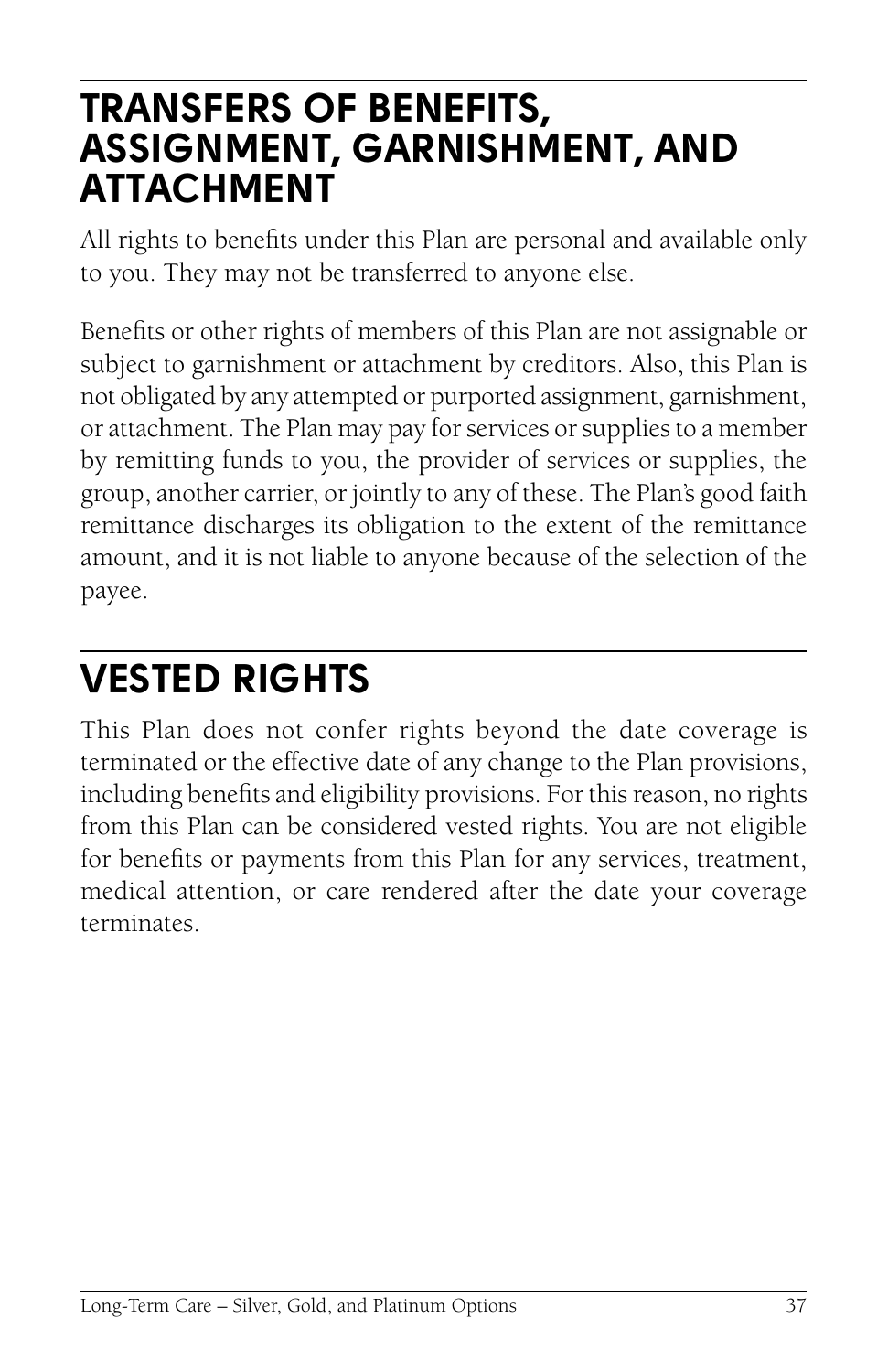

### **A**

| B                                                         |  |
|-----------------------------------------------------------|--|
|                                                           |  |
|                                                           |  |
|                                                           |  |
|                                                           |  |
|                                                           |  |
| $\mathbf C$                                               |  |
|                                                           |  |
|                                                           |  |
|                                                           |  |
| 26, 27, 29, 30, 31, 32, 33, 34, 35                        |  |
|                                                           |  |
|                                                           |  |
|                                                           |  |
|                                                           |  |
|                                                           |  |
|                                                           |  |
|                                                           |  |
|                                                           |  |
|                                                           |  |
|                                                           |  |
| Covered program of care  6, 8, 11, 12, 13, 21, 23, 25, 29 |  |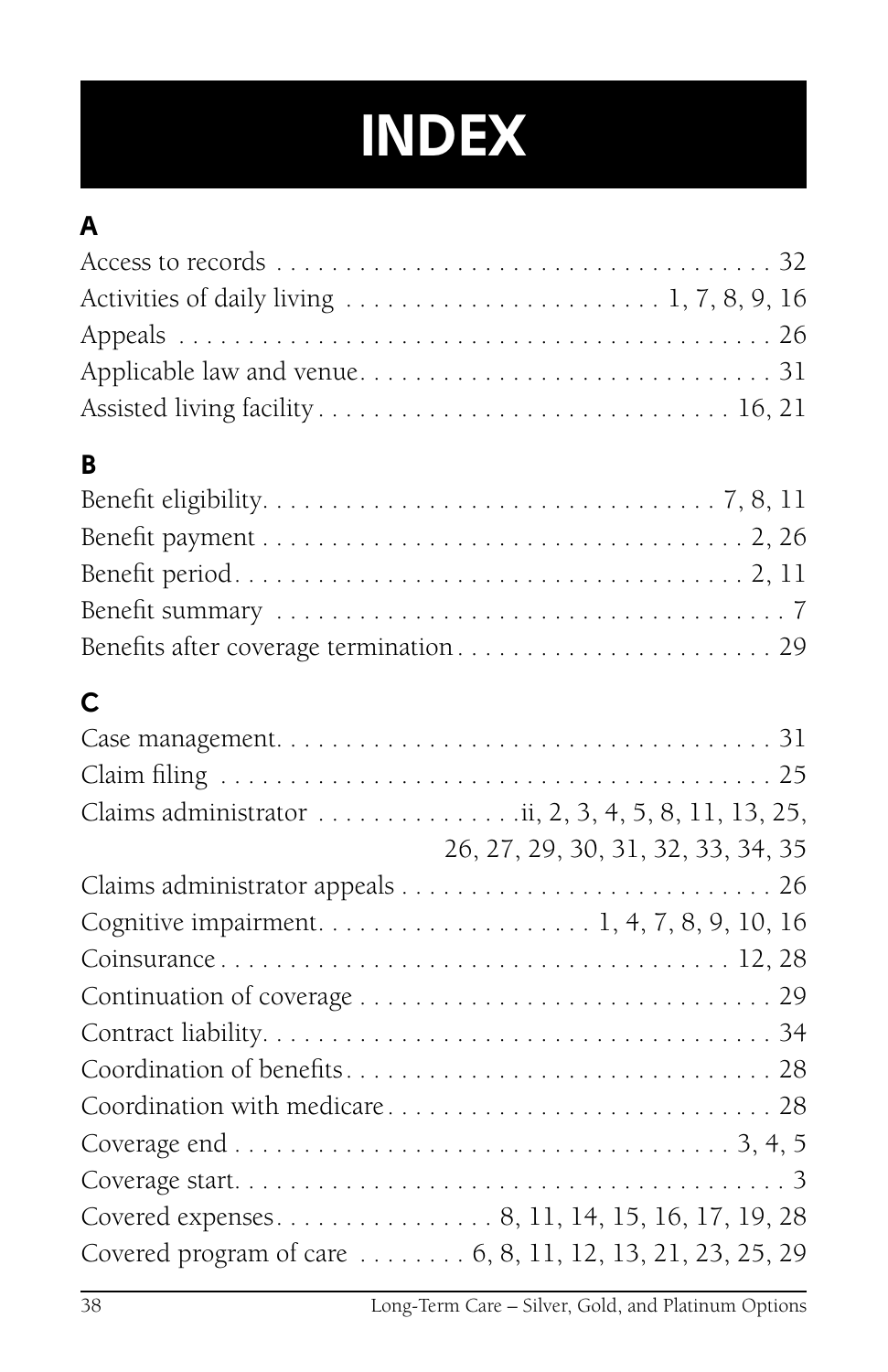| ╯ |
|---|

|--|--|

### **E**

### **F**

### **G**

|--|

### **H**

| Home health care benefit $\ldots \ldots \ldots \ldots \ldots \ldots \ldots \ldots 16, 18$ |  |  |  |
|-------------------------------------------------------------------------------------------|--|--|--|
|                                                                                           |  |  |  |

### **I**

| Individual case management (ICM) program 30         |  |
|-----------------------------------------------------|--|
| Inflation protection. 7, 12, 14, 15, 17, 19, 22, 23 |  |
|                                                     |  |

### **L**

| Legal action $\ldots \ldots \ldots \ldots \ldots \ldots \ldots \ldots \ldots \ldots \ldots \ldots \ldots$ |  |
|-----------------------------------------------------------------------------------------------------------|--|
| Lifetime maximum benefit 7, 12, 22, 28, 29                                                                |  |
|                                                                                                           |  |
|                                                                                                           |  |

#### **M**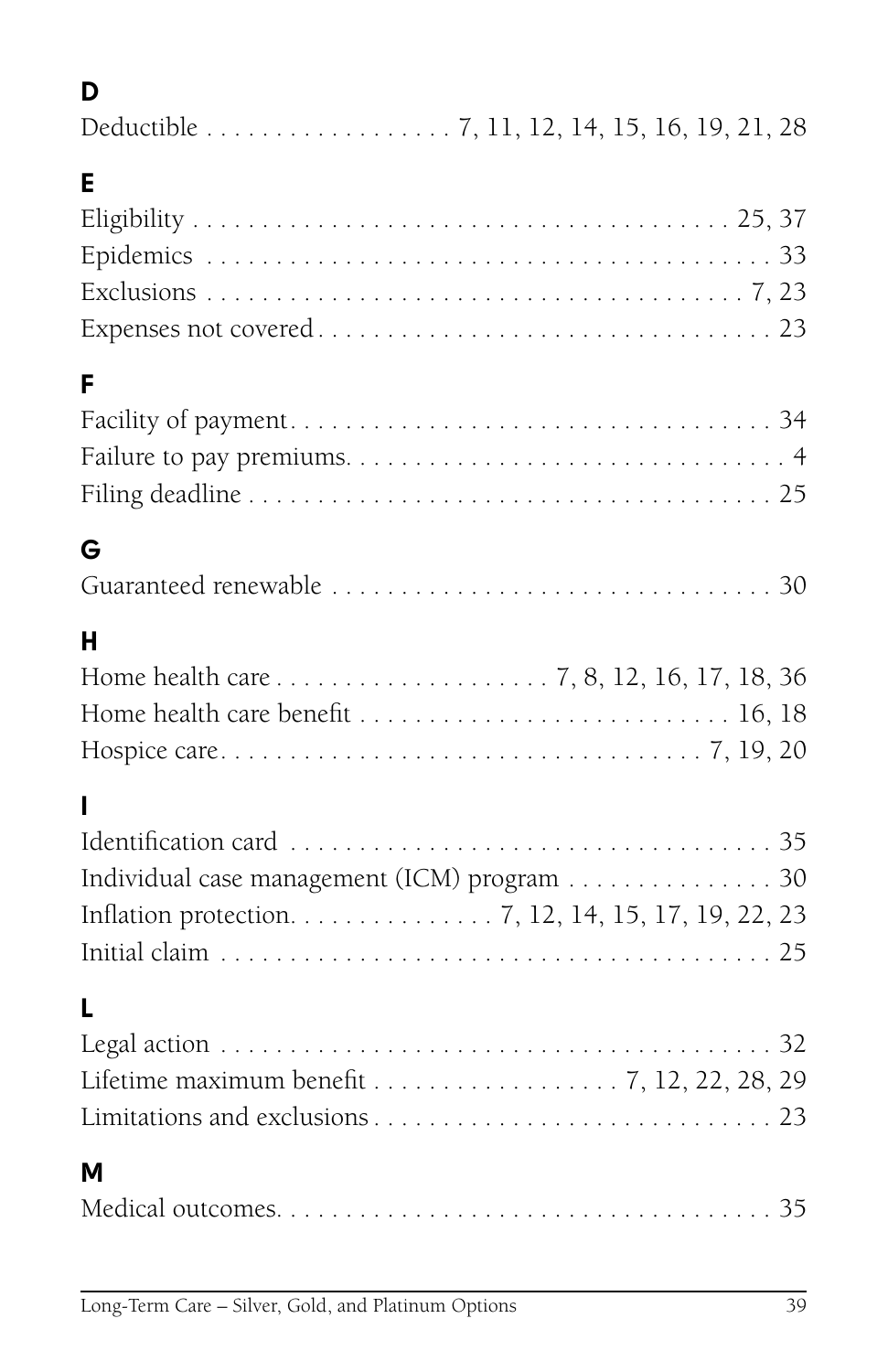### **N**

| Nursing care |  |
|--------------|--|
|              |  |
|              |  |
|              |  |

### **P**

| Prior coverage $\ldots \ldots \ldots \ldots \ldots \ldots \ldots \ldots \ldots \ldots \ldots \ldots 36$ |  |
|---------------------------------------------------------------------------------------------------------|--|
|                                                                                                         |  |

### **R**

| Right to receive and release necessary information 36 |  |
|-------------------------------------------------------|--|

#### **S**

| T.          |  |
|-------------|--|
|             |  |
|             |  |
| $\mathbf v$ |  |
|             |  |